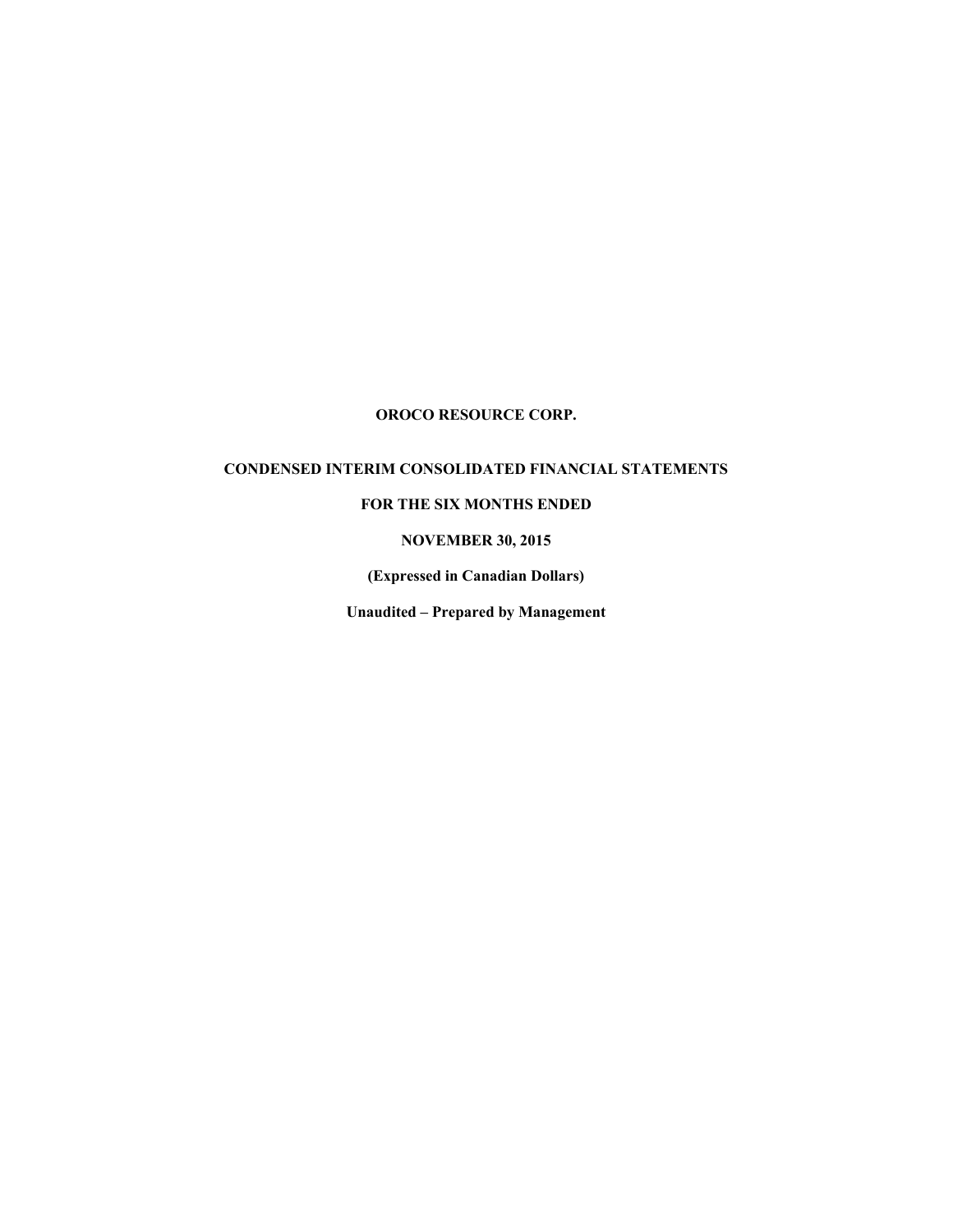#### **NOTICE OF NO AUDITOR REVIEW OF CONDENSED INTERIM CONSOLIDATED FINANCIAL STATEMENTS**

Under National Instrument 51-102, Part 4, subsection 4.3 (3) (a), if an auditor has not performed a review of the condensed interim financial statements, they must be accompanied by a notice indicating that an auditor has not reviewed the financial statements.

The Company's independent auditor has not performed a review of these condensed interim consolidated financial statements in accordance with standards established by the Canadian Institute of Chartered Accountants for a review of interim financial statements by an entity's auditor.

The accompanying condensed interim consolidated financial statements of the Company have been prepared by and are the responsibility of the Company's management.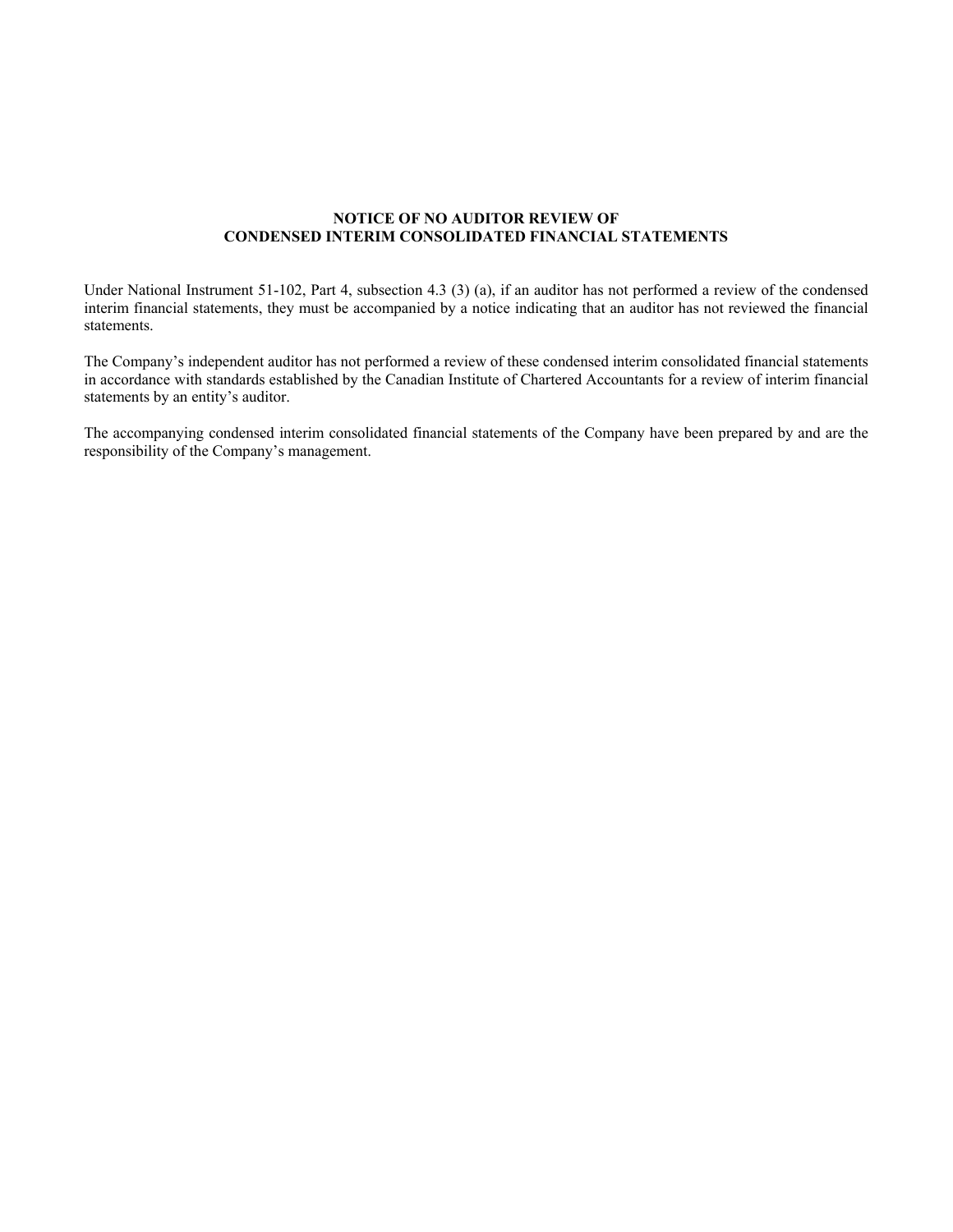CONDENSED INTERIM CONSOLIDATED STATEMENTS OF FINANCIAL POSITION (Expressed in Canadian Dollars) (Unaudited) As at

|                                                          | November 30, 2015 |              |              | May 31, 2015 |  |
|----------------------------------------------------------|-------------------|--------------|--------------|--------------|--|
| <b>ASSETS</b>                                            |                   |              |              |              |  |
| <b>Current</b>                                           |                   |              |              |              |  |
| Cash                                                     | \$                | 272,647      | \$           | 419,986      |  |
| Receivables                                              |                   | 46,093       |              | 25,859       |  |
| Prepaid expenses                                         |                   | 8,572        |              | 6,023        |  |
| First note receivable (Notes 5 and 6)                    |                   | 1,268,535    |              | 1,243,700    |  |
| Second note receivable (Notes 5 and 6)                   |                   |              |              | 1,650,000    |  |
|                                                          |                   | 1,595,847    |              | 3,345,568    |  |
| Available for sale securities (Notes 5 and 7)            |                   | 1,564,148    |              | 382,500      |  |
| <b>Exploration and evaluation assets (Note 4)</b>        |                   | 235,028      |              | 219,837      |  |
| <b>Equipment</b> (Note 8)                                |                   | 10,581       |              | 11,546       |  |
|                                                          | \$                | 3,405,604    | \$           | 3,959,451    |  |
| <b>LIABILITIES AND SHAREHOLDERS' EQUITY</b>              |                   |              |              |              |  |
| <b>Current</b><br>Trade payables and accrued liabilities | \$                | 390,137      | $\mathbb{S}$ | 464,544      |  |
| Deferred tax liability                                   |                   | 13,443       |              | 13,443       |  |
|                                                          |                   | 403,580      |              | 477,987      |  |
| Shareholders' equity                                     |                   |              |              |              |  |
| Share capital (Note 9)                                   |                   | 16,973,847   |              | 16,973,847   |  |
| Reserves (Note 9)                                        |                   | 2,110,254    |              | 2,110,254    |  |
| Deficit                                                  |                   | (16,082,077) |              | (15,602,637) |  |
|                                                          |                   | 3,002,024    |              | 3,481,464    |  |
|                                                          | \$                | 3,405,604    | \$           | 3,959,451    |  |

**Nature of operations and going concern** (Note 1) **Contingency** (Note 14) **Subsequent events** (Note 15)

## **Approved on behalf of the Board:**

*"Craig Dalziel" "Steve Vanry"* 

Craig Dalziel – Director Steve Vanry – Director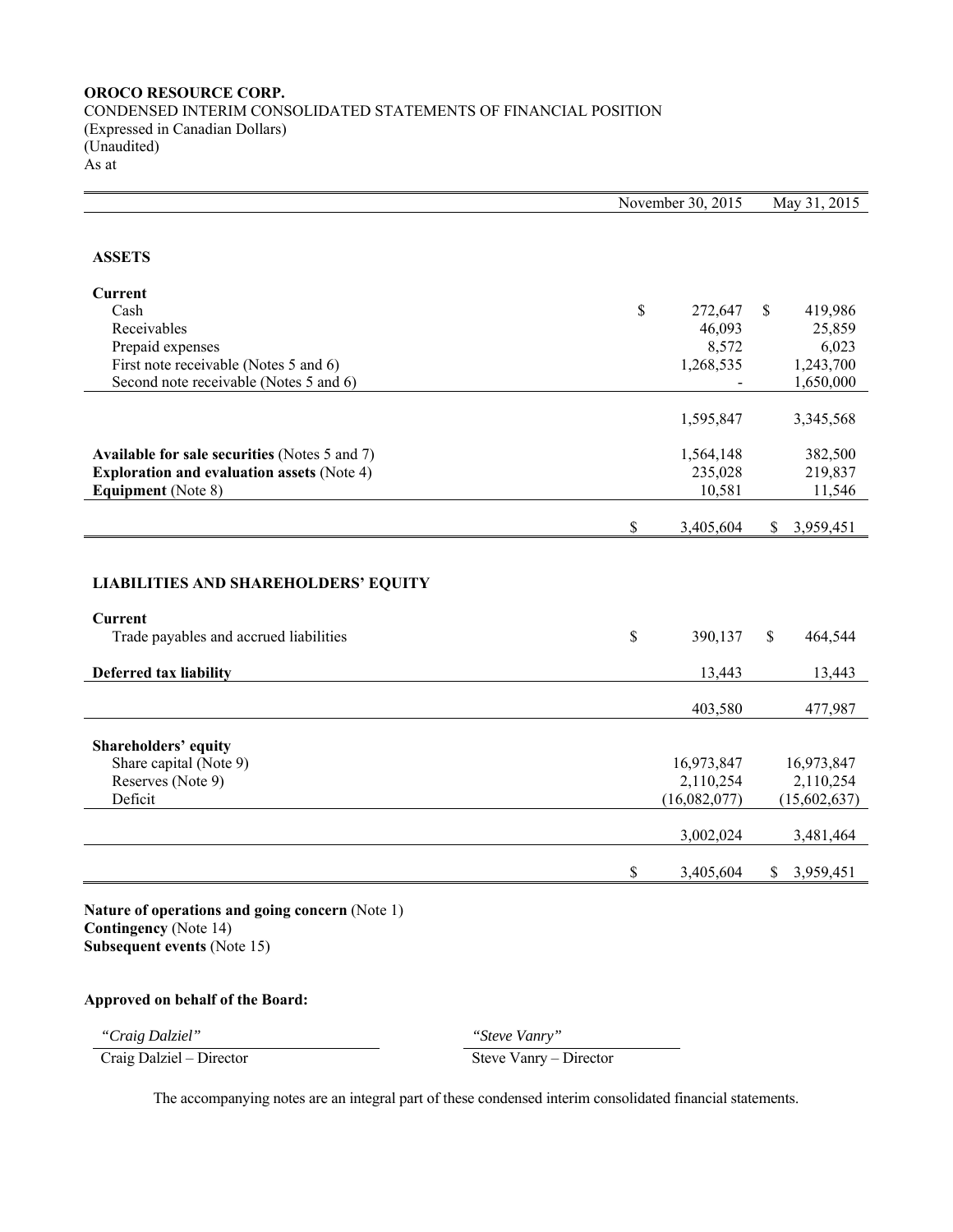CONDENSED INTERIM CONSOLIDATED STATEMENTS OF LOSS AND COMPREHENSIVE LOSS (Expressed in Canadian Dollars) (Unaudited)

|                                                      | For the Three |                           | For the Three | For the Six      | For the Six      |
|------------------------------------------------------|---------------|---------------------------|---------------|------------------|------------------|
|                                                      | Months Ended  |                           | Months Ended  | Months Ended     | Months Ended     |
|                                                      | November 30,  |                           | November 30,  | November 30,     | November 30,     |
|                                                      | 2015          |                           | 2014          | 2015             | 2014             |
|                                                      |               |                           |               |                  |                  |
| <b>Expenses</b>                                      |               |                           |               |                  |                  |
| Depreciation                                         | \$<br>483     |                           | \$<br>612     | \$<br>965        | \$<br>1,226      |
| Consulting fees                                      | 24,000        |                           | 26,250        | 48,000           | 51,290           |
| Foreign currency (gain) loss                         | (19,500)      |                           | (90, 698)     | (84,101)         | (94, 175)        |
| Management and director fees                         | 60,987        |                           | 48,500        | 116,237          | 97,000           |
| Office and general                                   | 22,934        |                           | 26,278        | 49,347           | 52,286           |
| Professional fees                                    | 54,882        |                           | 81,164        | 101,762          | 131,933          |
| Property investigation costs                         |               |                           |               | 32,881           |                  |
| Rent                                                 | 15,688        |                           | 10,883        | 29,277           | 19,666           |
| Shareholder communications and investor relations    | 10,403        |                           | 478           | 10,562           | 718              |
| Transfer agent and filing fees                       | 7,730         |                           | 3,477         | 10,865           | 6,960            |
| Travel                                               | 5,004         |                           | 4,003         | 9,040            | 9,503            |
| <b>Operating loss</b>                                | (182, 611)    |                           | (110, 947)    | (324, 835)       | (276, 407)       |
|                                                      |               |                           |               |                  |                  |
|                                                      |               |                           |               |                  |                  |
| Interest income (Note 6)                             | 35,107        |                           | 33,534        | 60,759           | 66,030           |
| Gain (loss) on sale of available for sale securities |               |                           |               |                  |                  |
| (Note 7)                                             | (540, 040)    |                           | 21,864        | (557, 035)       | 42,196           |
| Gain on settlement of accounts payable (Note 15)     | 69,612        |                           |               | 69,612           |                  |
| Loss on valuation of second note receivable          |               |                           |               |                  |                  |
| (Note 6)                                             |               |                           |               | (577,500)        | (577,500)        |
| Other income (Note 6)                                | 32,683        |                           |               | 32,683           |                  |
| Permanent impairment reversal of available for sale  |               |                           |               |                  |                  |
| securities (Note 7)                                  | 1,135,001     |                           |               | 816,876          |                  |
| Royalty revenue                                      |               |                           |               |                  | 11,799           |
|                                                      | 732,363       |                           | 55,398        | (154, 605)       | (457, 475)       |
|                                                      |               |                           |               |                  |                  |
| Net income (loss) for the period                     | 549,752       |                           | (55, 549)     | (479, 440)       | (733, 882)       |
|                                                      |               |                           |               |                  |                  |
| Loss on fair value of available for sale             |               |                           |               |                  |                  |
| securities                                           |               |                           | (10, 155)     |                  | (163, 475)       |
|                                                      |               |                           |               |                  |                  |
| Comprehensive income (loss) for the period           | \$<br>549,752 | \$                        | (65,704)      | \$<br>(479, 440) | \$<br>(897, 357) |
|                                                      |               |                           |               |                  |                  |
| <b>Basic and Diluted Income (Loss) per</b>           |               |                           |               |                  |                  |
| <b>Common Shares</b>                                 | \$<br>0.01    | $\boldsymbol{\mathsf{S}}$ | (0.00)        | \$<br>(0.01)     | \$<br>(0.01)     |
|                                                      |               |                           |               |                  |                  |
|                                                      |               |                           |               |                  |                  |
| Weighted average number of common shares             |               |                           |               |                  |                  |
| outstanding - basic and diluted                      | 77,947,405    |                           | 77,947,405    | 77,947,405       | 77,947,405       |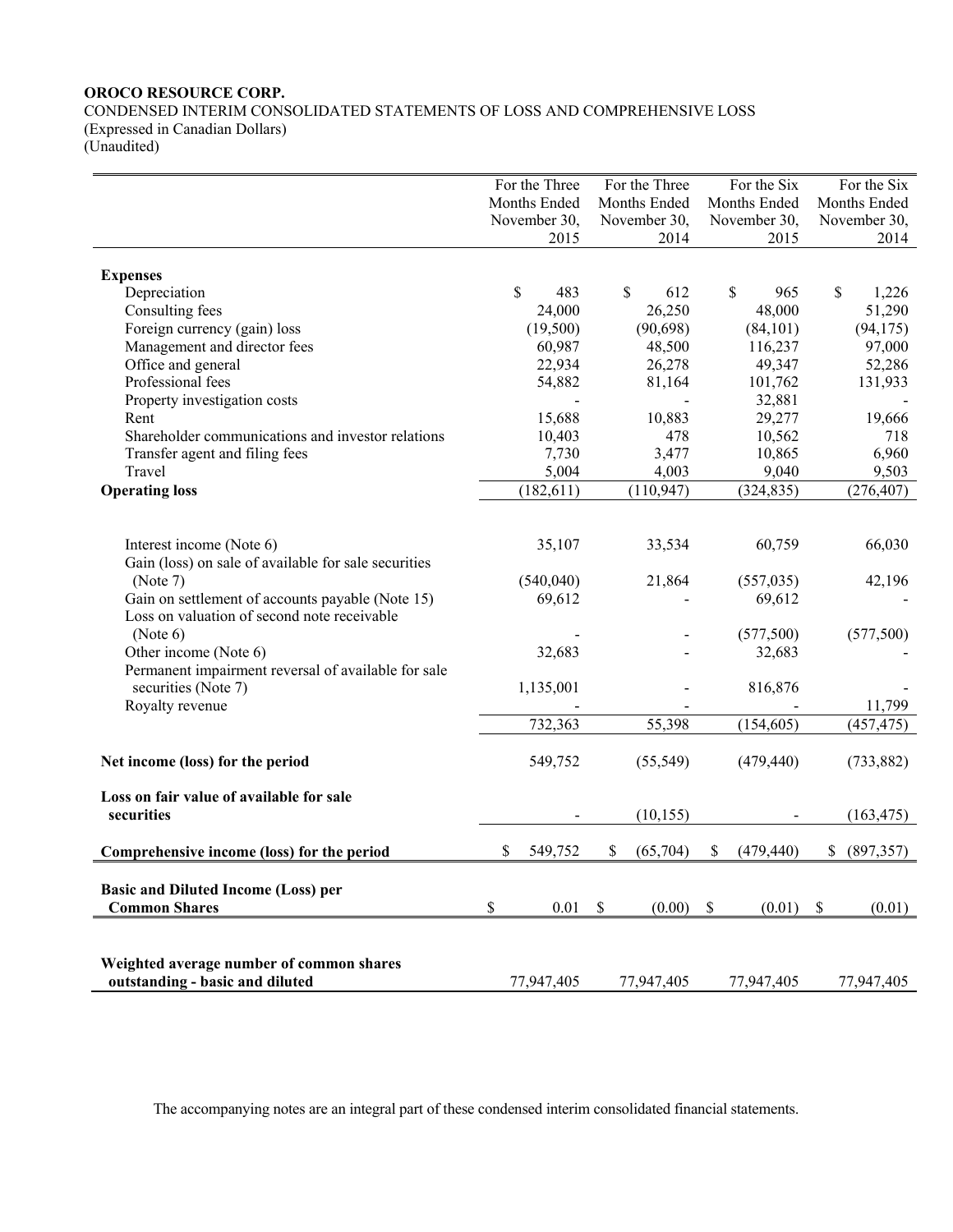CONDENSED INTERIM CONSOLIDATED STATEMENTS OF CHANGES IN SHAREHOLDERS' EQUITY (Expressed in Canadian Dollars)

(Unaudited)

|                                                     | Share Capital                                        |            | Reserve                                 |                             |                           |                          |
|-----------------------------------------------------|------------------------------------------------------|------------|-----------------------------------------|-----------------------------|---------------------------|--------------------------|
|                                                     | Number                                               | Amount     | Other<br>comprehensive<br>income (loss) | Stock option<br>and warrant | Deficit                   | Total                    |
|                                                     |                                                      | \$         |                                         |                             |                           | ъ                        |
| May 31, 2014<br>Gain on fair value of available for | 77,947,405                                           | 16,973,847 | 207,725                                 | 2,110,254                   | (13, 641, 222)            | 5,650,604                |
| sale securities<br>Loss for the period              | $\overline{\phantom{0}}$<br>$\overline{\phantom{a}}$ |            | (163, 475)                              | $\overline{\phantom{0}}$    | (733, 882)                | (163, 475)<br>(733, 882) |
| <b>November 30, 2014</b>                            | 77,947,405                                           | 16,973,847 | 44,250                                  | 2,110,254                   | (14,375,104)              | 4,753,247                |
| May 31, 2015<br>Loss for the period                 | 77,947,405                                           | 16,973,847 | -<br>$\overline{\phantom{a}}$           | 2,110,254                   | (15,602,637)<br>(479,440) | 3,481,464<br>(479, 440)  |
| <b>November 30, 2015</b>                            | 77,947,405                                           | 16,973,847 | $\overline{\phantom{a}}$                | 2,110,254                   | (16,082,077)              | 3,002,024                |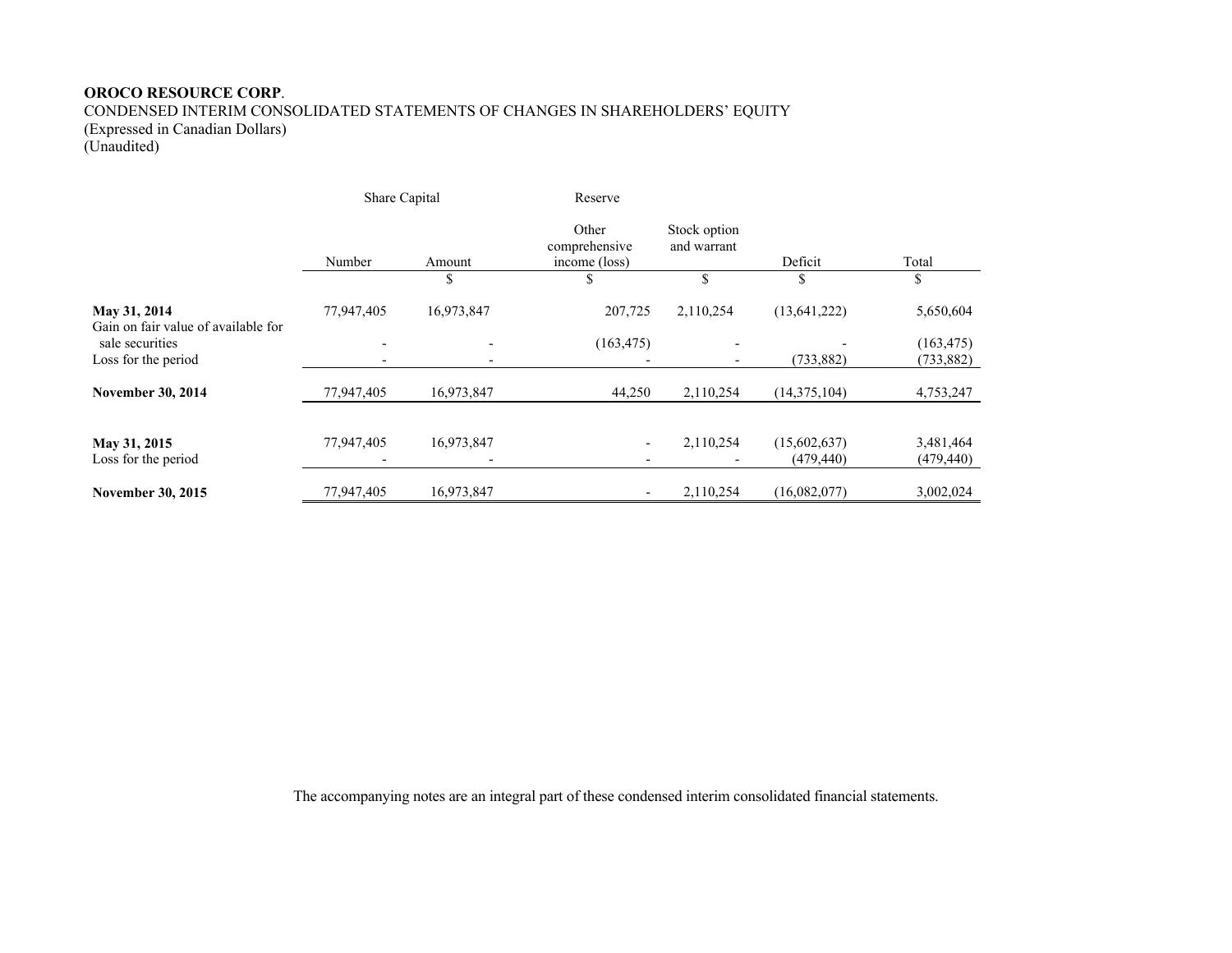CONDENSED INTERIM CONSOLIDATED STATEMENTS OF CASH FLOWS (Expressed in Canadian Dollars) (Unaudited)

|                                                                | For the Six |              |              | For the Six  |  |  |
|----------------------------------------------------------------|-------------|--------------|--------------|--------------|--|--|
|                                                                |             | Months Ended |              | Months Ended |  |  |
|                                                                |             | November 30, |              | November 30, |  |  |
|                                                                |             | 2015         |              | 2014         |  |  |
|                                                                |             |              |              |              |  |  |
| <b>CASH FLOWS FROM OPERATING ACTIVITIES</b>                    |             |              |              |              |  |  |
| Loss for the period                                            | \$          | (479, 440)   | $\mathbb{S}$ | (733, 882)   |  |  |
| Adjusted for items not involving cash:                         |             |              |              |              |  |  |
| Depreciation                                                   |             | 965          |              | 1,226        |  |  |
| Loss (gain) on sale of available for sale securities           |             | 557,035      |              | (42, 196)    |  |  |
| Gain on settlement of accounts payable                         |             | (69, 612)    |              |              |  |  |
| Loss on valuation of second note receivable                    |             | 577,500      |              | 577,500      |  |  |
| Accrued royalty income                                         |             |              |              | (11,799)     |  |  |
| Foreign exchange gain                                          |             | (91, 732)    |              | (83, 944)    |  |  |
| Permanent impairment reversal of available for sale securities |             | (816, 876)   |              |              |  |  |
| Accrued interest income                                        |             | (35, 467)    |              | (66,030)     |  |  |
|                                                                |             |              |              |              |  |  |
| Changes in working capital items:                              |             |              |              |              |  |  |
| Receivables                                                    |             | (27, 175)    |              | (1,805)      |  |  |
| Prepaid expenses                                               |             | (2,549)      |              | 13,165       |  |  |
| Trade payables and accrued liabilities                         |             | (8,166)      |              | (17, 375)    |  |  |
| Net cash used in operating activities                          |             | (395,517)    |              | (365, 140)   |  |  |
|                                                                |             |              |              |              |  |  |
| <b>CASH FLOWS FROM INVESTING ACTIVITIES</b>                    |             |              |              |              |  |  |
| Exploration and evaluation expenditures                        |             | (11,820)     |              | (23,752)     |  |  |
| Royalty revenue                                                |             | 134          |              | 38,772       |  |  |
| Interest income on first note receivable                       |             | 42,861       |              | 97,578       |  |  |
| First note receivable                                          |             | 66,310       |              |              |  |  |
| Acquisition of available for sale securities                   |             | (222, 273)   |              | (413)        |  |  |
| Proceeds on sale of available for sale securities              |             | 372,966      |              | 222,871      |  |  |
|                                                                |             |              |              |              |  |  |
| Net cash provided by investing activities                      |             | 248,178      |              | 335,056      |  |  |
|                                                                |             |              |              |              |  |  |
|                                                                |             |              |              |              |  |  |
| Decrease in cash                                               |             | (147, 339)   |              | (30,084)     |  |  |
| Cash, beginning of period                                      |             | 419,986      |              | 130,322      |  |  |
|                                                                |             |              |              |              |  |  |
| Cash, end of period                                            | \$          | 272,647      | \$           | 100,238      |  |  |

**Supplemental cash flow information** (Note 12)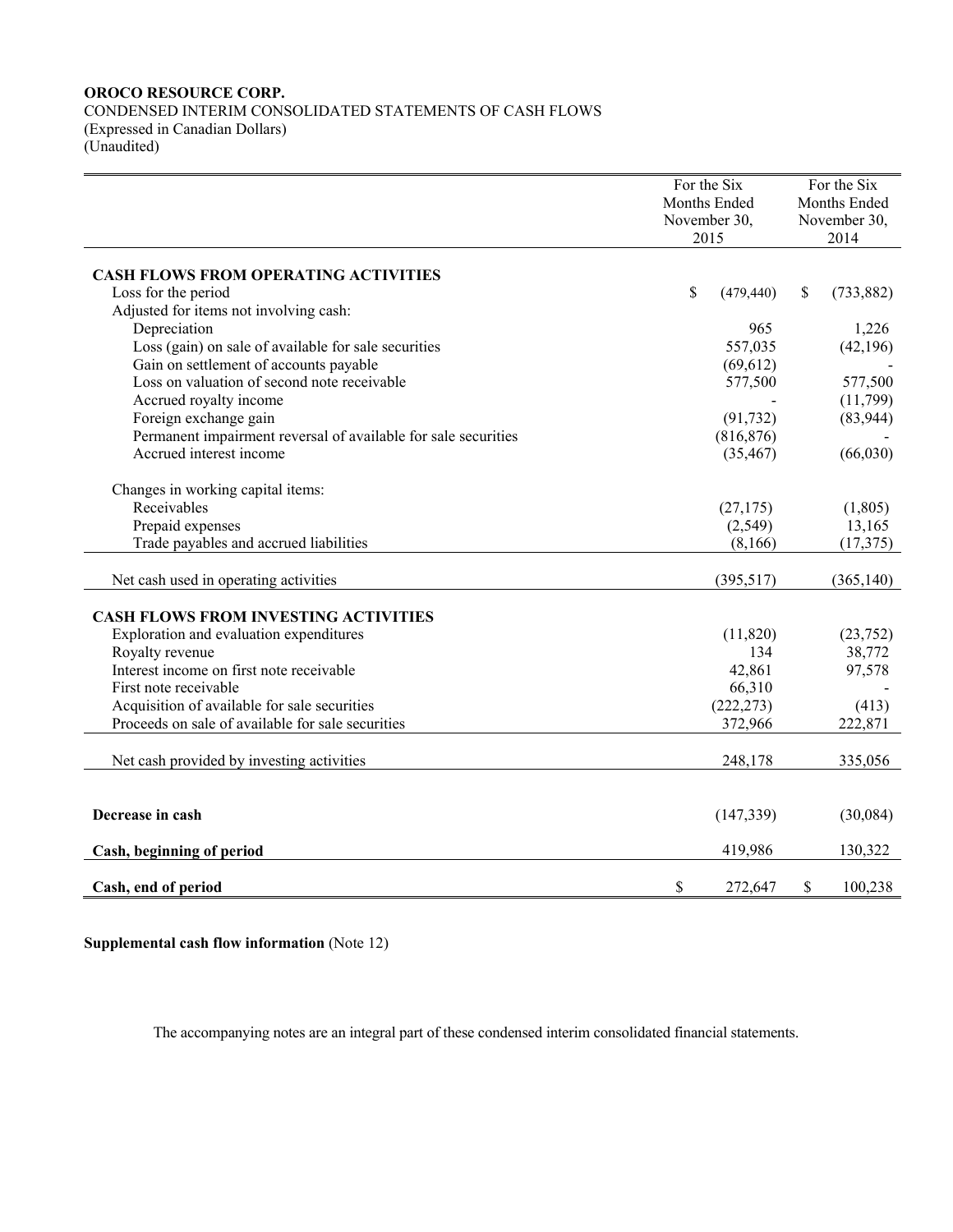### **1. NATURE OF OPERATIONS AND GOING CONCERN**

Oroco Resource Corp. (the "Company") was incorporated on July 7, 2006 under the Business Corporations Act of British Columbia and is in the business of acquiring, exploring and developing exploration and evaluation assets in Mexico. The Company is listed on the TSX Venture Exchange (the "TSX-V").

The Company's head office and principal address is located at #1502 – 1166 Alberni Street, Vancouver, British Columbia, Canada, V6E 3Z3.

The Company is in the exploration stage and has not yet determined whether these exploration and evaluation assets contain reserves that are economically recoverable. The recoverability of amounts shown for exploration and evaluation assets and related deferred exploration expenditures are dependent upon the discovery of economically recoverable reserves, the ability of the Company to obtain necessary financing to complete the development of the mineral properties and upon future profitable production or proceeds from the disposition thereof.

These consolidated financial statements have been prepared on a going concern basis which implies that the Company will continue realizing its assets and discharging its liabilities in the normal course of business for the foreseeable future. Should the going concern assumption not continue to be appropriate, further adjustments to the carrying values of assets and liabilities may be required. The ability of the Company to realize the carrying value of its assets and continue operations as a going concern is dependent upon its ability to obtain additional financing as needed and ultimately on generating future profitable operations.

The Company's exploration and evaluation assets consist of the Xochipala and Salvador properties in Guerrero State, Mexico. The outlook for the Company is tied to successfully collecting payment of the debt receivable from Goldgroup Mining Inc. ("Goldgroup"), realizing on the value of the available for sale securities it holds, raising the financing necessary to maintain operations thereafter, and ultimately on generating future profitable operations. These uncertainties may cast significant doubt as to the ability of the Company to continue as a going concern.

### **2. BASIS OF PRESENTATION**

#### **Statement of compliance**

These condensed interim consolidated financial statements, including comparatives, have been prepared in accordance with IAS 34, Interim Financial Reporting, as issued by the International Accounting Standards Board ("IASB") and the interpretations of the IFRS Interpretations committee ("IFRIC"s). They do not include all disclosures required by International Financial Reporting Standards ("IFRS") for annual financial statements, and, therefore, should be read in conjunction with the Company's audited consolidated financial statements for the year ended May 31, 2015, prepared in accordance with IFRS as issued by the IASB.

These condensed interim consolidated financial statements were authorized by the Audit Committee and Board of Directors of the Company on January 29, 2016.

#### **Basis of presentation**

These condensed interim consolidated financial statements have been prepared on a historical cost basis, using the accrual basis of accounting, except for cash flow information and certain financial assets that are measured at fair value.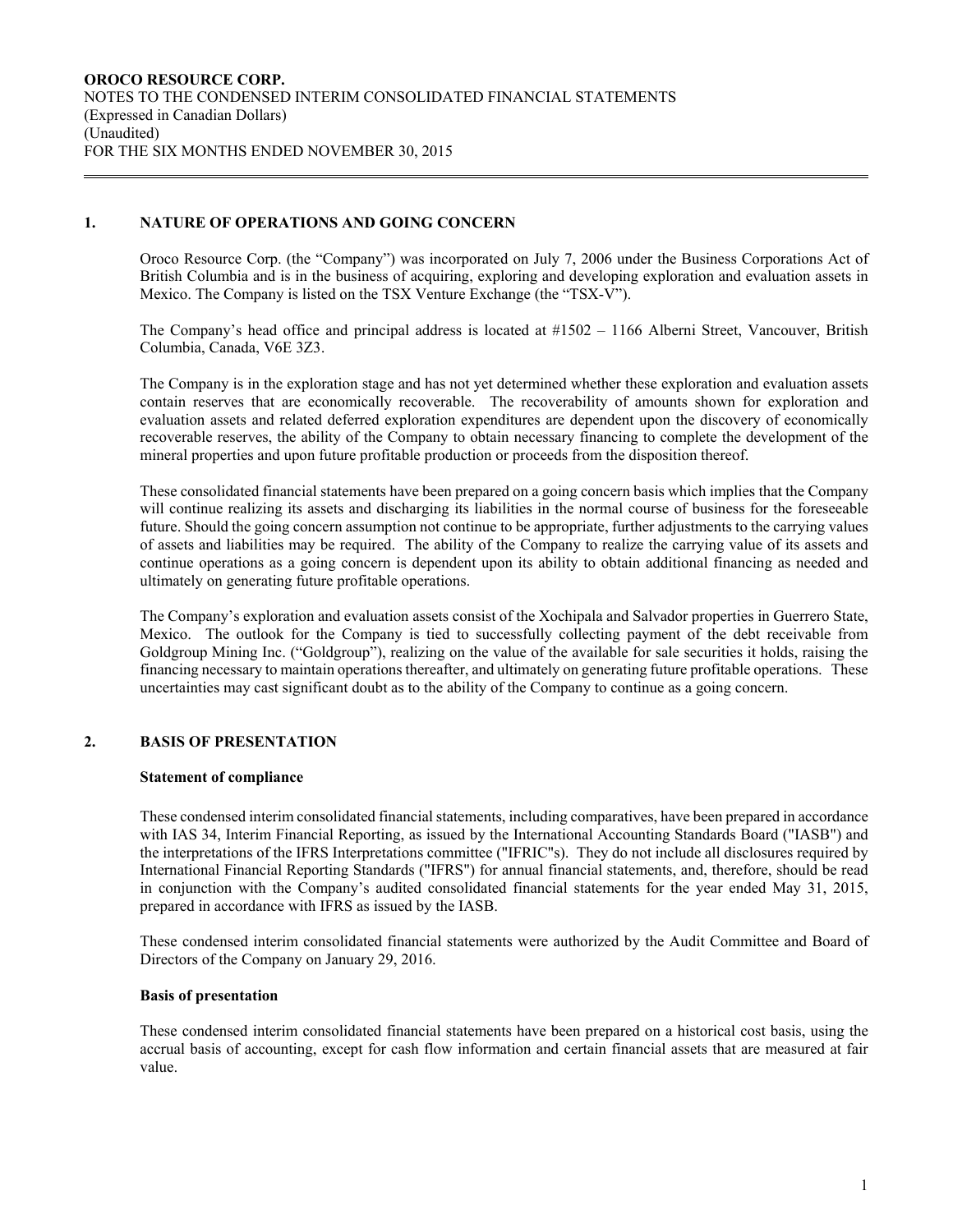#### 2. **BASIS OF PRESENTATION** (cont'd...)

#### **Functional and presentation currency**

These consolidated financial statements are presented in Canadian dollars, unless otherwise noted, which is the functional currency of the parent and of its subsidiaries.

#### **Basis of consolidation**

These consolidated financial statements include the accounts of the Company and its direct wholly-owned subsidiaries. Control exists when the Company possesses power over an investee, has exposure to variable returns from the investee and has the ability to use its power over the investee to affect its returns. Intercompany balances and transactions, and any unrealized income and expenses arising from intercompany transactions, are eliminated in preparing the consolidated financial statements.

| Name of Subsidiary                              | Country of Incorporation | Percentage of Ownership |
|-------------------------------------------------|--------------------------|-------------------------|
| Xochipala Gold, S.A. de C.V. ("Xochipala Gold") | Mexico                   | $100\%$                 |
| 0973496 B.C. Ltd.                               | Canada                   | $100\%$                 |

#### **Significant estimates**

The preparation of these consolidated financial statements requires the Company to make estimates and assumptions concerning the future. The Company's management reviews these estimates and underlying assumptions on an ongoing basis, based on experience and other factors, including expectations of future events that are believed to be reasonable under the circumstances. Revisions to estimates are adjusted for prospectively in the period in which the estimates are revised.

Critical accounting estimates are estimates and assumptions made by management that may result in a material adjustment to the carrying amount of assets and liabilities within the next financial year and are, but are not limited to, the following:

Share-based payments - The fair value of stock options issued are subject to the limitation of the Black-Scholes option pricing model which incorporates market data and which involves uncertainty and subjectivity in estimates used by management in the assumptions. Changes in the input assumptions can materially affect the fair value estimate of stock options.

Recovery of deferred tax assets - Judgment is required in determining whether deferred tax assets are recognized in the statement of financial position. Deferred tax assets, including those arising from unutilized tax losses, require management to assess the likelihood that the Company will generate taxable earnings in future periods, in order to utilize recognized deferred tax assets. Estimates of future taxable income are based on forecast cash flows from operations and the application of existing tax laws in each jurisdiction. To the extent that future cash flows and taxable income differ significantly from estimates, the ability of the Company to realize the net deferred tax assets recorded at the date of the statement of financial position could be impacted.

Additionally, future changes in tax laws in the jurisdictions in which the Company operates could limit the ability of the Company to obtain tax deductions in future periods.

The Company has not recorded any deferred tax assets.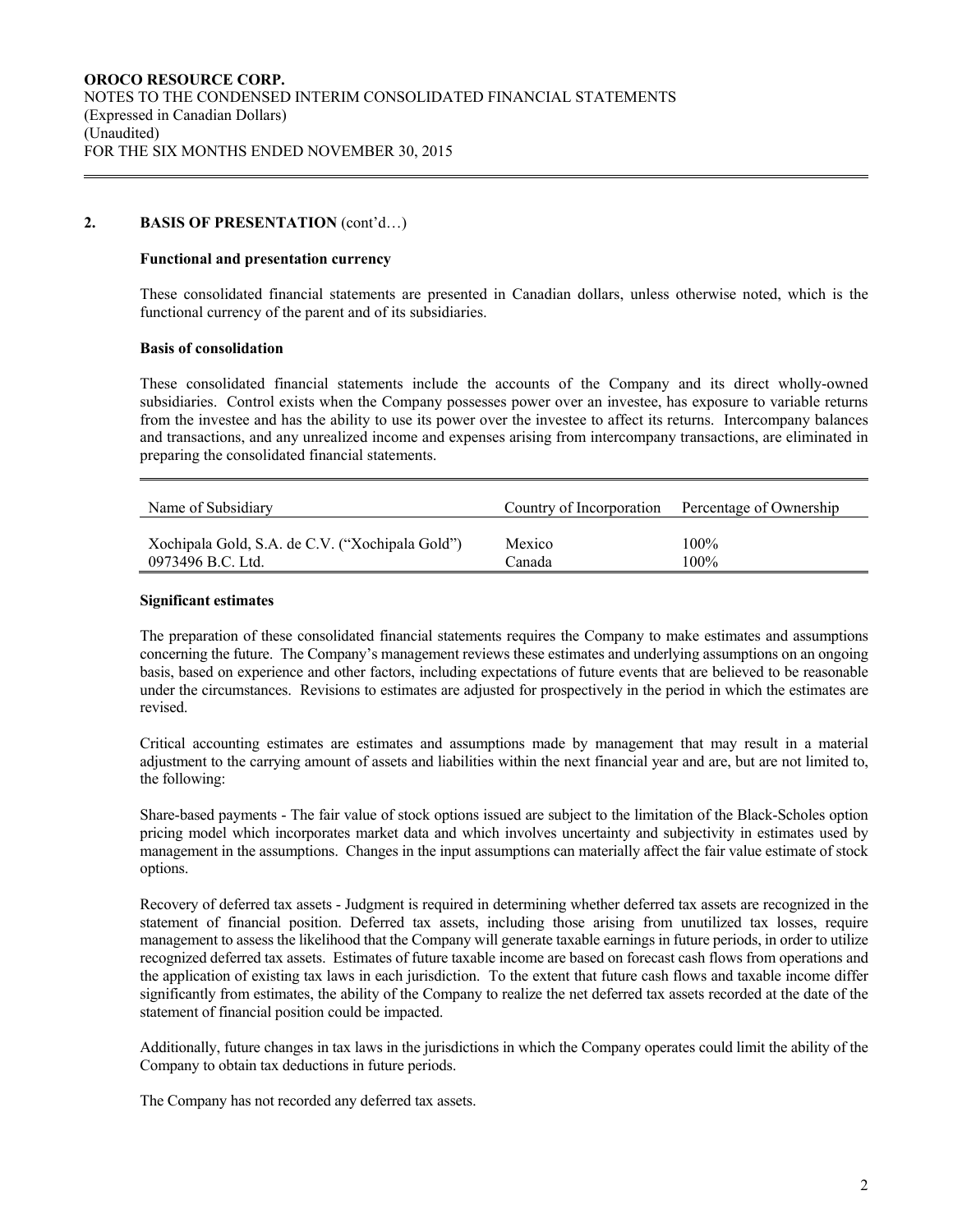### 2. **BASIS OF PRESENTATION** (cont'd...)

#### **Significant estimates** (cont'd…)

Valuation of First Note receivable and IVA - The value of the First Note receivable and the IVA are based on management's assessment of collectability and probability of recovery as disclosed in Notes 5 and 6.

Valuation of production royalty – The Company is entitled to royalty income as disclosed in Note 5. The Company has estimated the value of the production royalty to be \$Nil due to lack of certainty of future ongoing production and values.

The carrying value and the recoverability of exploration and evaluation assets – Management has determined that exploration, evaluation and related costs incurred, which were capitalized may have future economic benefits and may be economically recoverable. Management uses several criteria in its assessments of economic recoverability and probability of future economic benefits including geologic and other technical information, history of conversion of mineral deposits with similar characteristics to its own properties to proven and probable mineral reserves, scoping and feasibility studies, accessible facilities and existing permits.

### **Significant judgments**

Information about critical judgments in applying accounting policies that have the most significant effect on the amounts recognized in the consolidated financial statements are, but are not limited to, the following:

Determination of functional currency - The functional currency of the Company and its subsidiaries is the currency of the primary economic environment in which each entity operates. The Company has determined the functional currency of each entity to be the Canadian dollar. Determination of the functional currency may involve certain judgments to determine the primary economic environment. The functional currency may change if there is a change in events and conditions which determines the primary economic environment.

### **3. SIGNIFICANT ACCOUNTING POLICIES**

These condensed interim consolidated financial statements were prepared using the same accounting policies and methods of computation as in the Company's consolidated financial statements for the year ended May 31, 2015, except as noted below.

### **New accounting policies adopted**

The following standards and amendments to existing standards have been adopted by the Company effective June 1, 2015:

Effective for annual periods beginning on or after January 1, 2015:

### *IFRS 7, Financial instruments: disclosures*

This standard was amended to require additional disclosures on transition from IAS 39 and IFRS 9.

The adoption of this standard did not have an impact on the condensed interim consolidated financial statements.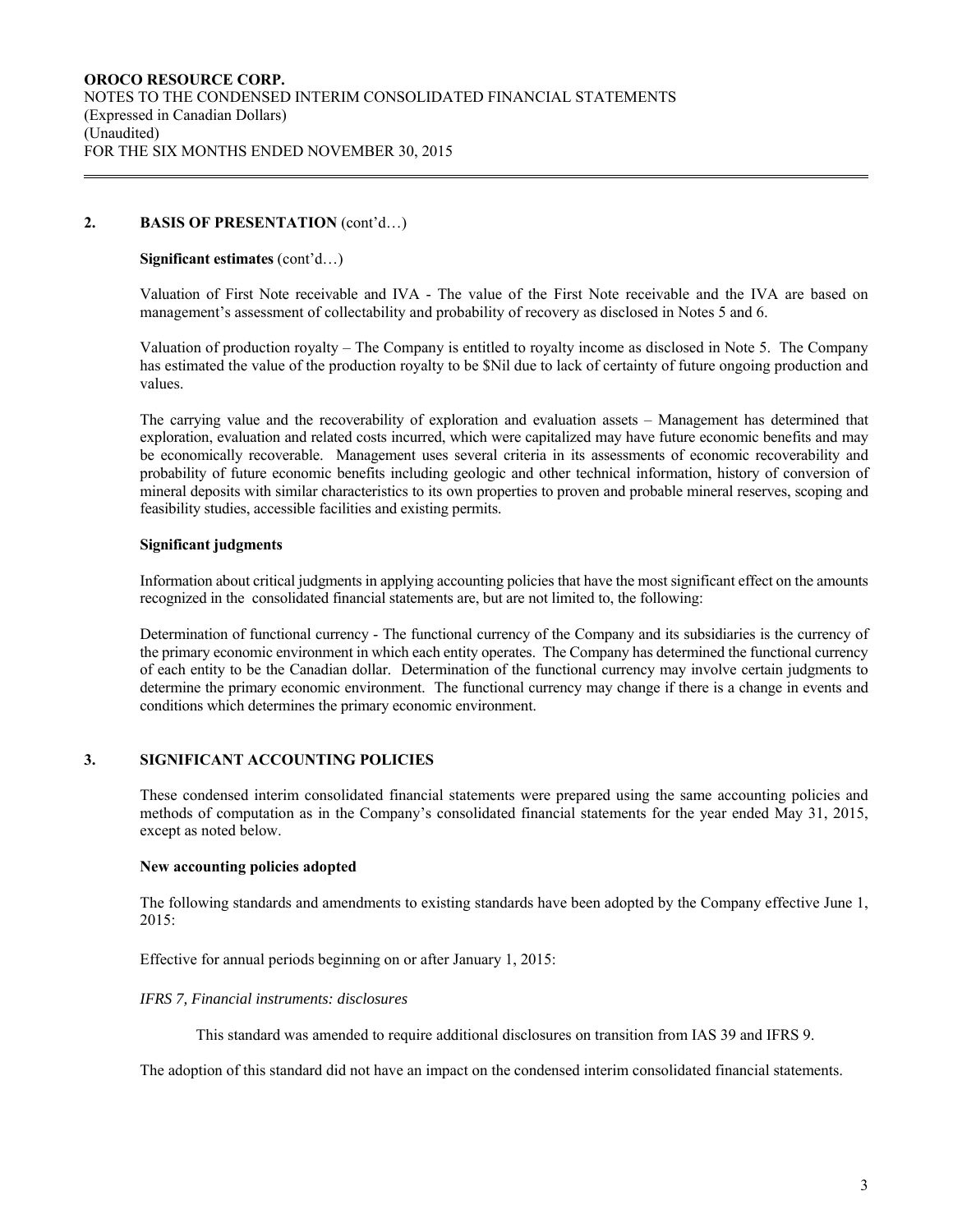## **3. SIGNIFICANT ACCOUNTING POLICIES** (cont'd...)

#### **New standards, interpretations and amendments to existing standards not yet effective**

The following standards, amendments to standards and interpretations have been issued but are not effective for annual periods beginning on or after January 1, 2016:

#### *IFRS 11, Joint arrangements*

This standard was amended to provide specific guidance on accounting for the acquisition of an interesting in a joint operation that is a business.

### *IAS 16, Property, plant and equipment and IAS 38, Intangible assets*

These standards were amended to prohibit the use of revenue-based depreciation methods for property, plant and equipment and limit the use of revenue-based amortization for intangible assets.

#### *IAS 27, Separate financial statements and IFRS 1, First-time adoption of IFRS*

IAS 27 was amended to restore the option to use the equity method to account for investments in subsidiaries, joint ventures and associates in an entity's separate financial statements.

IFRS 1 was amended to permit the use of the business combinations exemption for investments in subsidiaries accounted for using the equity method in the separate financial statements of the first-time adopter.

The Company has not yet assessed the potential impact of the application of these standards, nor determined whether it will adopt the standards early.

The following standards, amendments to standards and interpretations have been issued but are not effective for annual periods beginning on or after January 1, 2018:

### *IFRS 9, Financial instruments*

This standard was issued in November 2009 and covers the classification and measurement of financial assets as part of its project to replace IAS 39 Financial Instruments: Recognition and Measurement. In October 2010, the requirements for classifying and measuring financial liabilities were added to IFRS 9. Under this guidance, entities have the option to recognize financial liabilities at fair value through earnings. If this option is elected, entitles would be required to reverse the portion of the fair value change due to own credit risk out of earnings and recognize the change in other comprehensive income.

The Company has not yet assessed the potential impact of the application of this standard, nor determined whether it will adopt the standard early.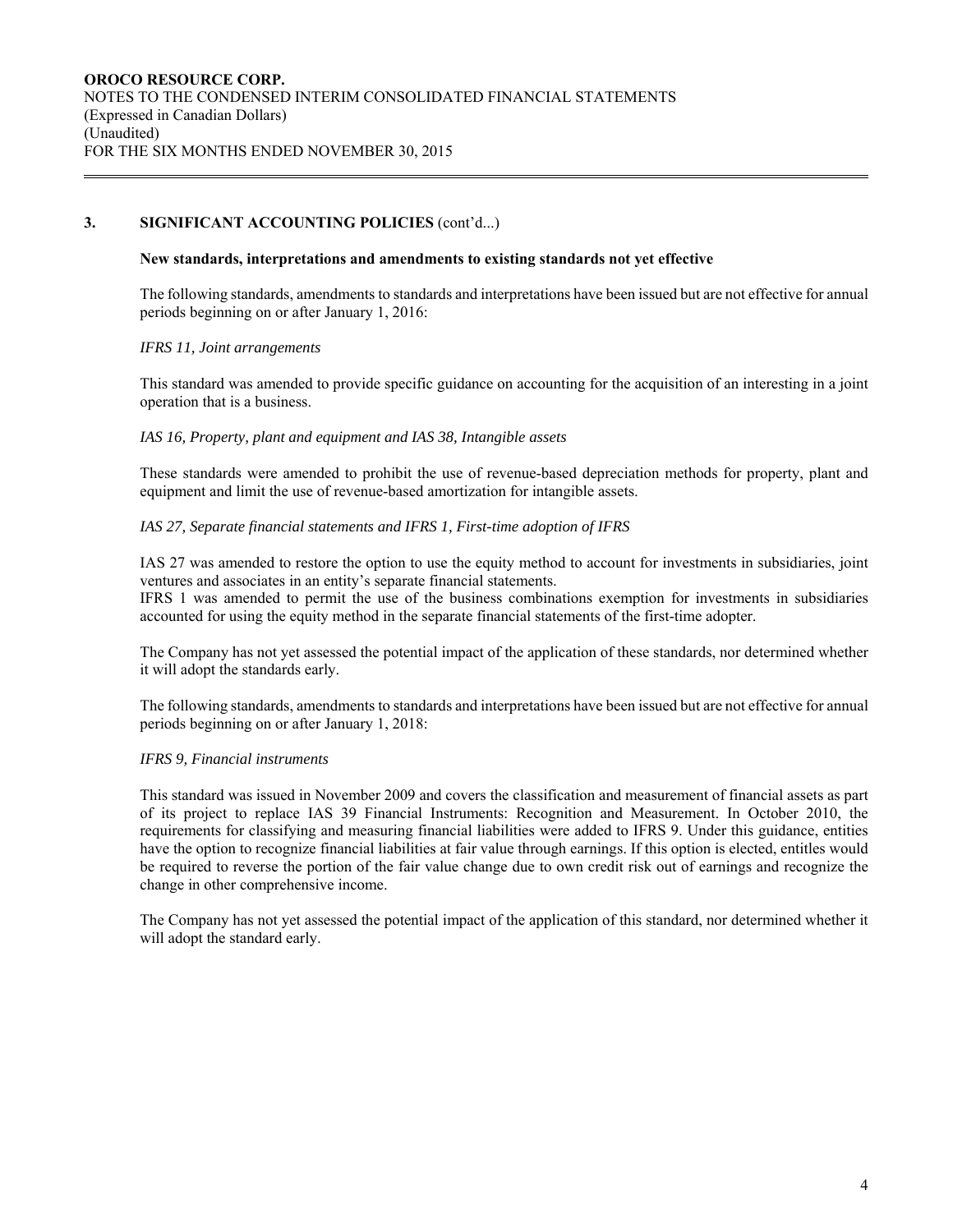### **4. EXPLORATION AND EVALUATION ASSETS**

|                                                  | Xochipala     |                           |         |
|--------------------------------------------------|---------------|---------------------------|---------|
|                                                  | Property      |                           | Total   |
| Balance at May 31, 2015                          | \$<br>219,837 | \$                        | 219,837 |
|                                                  |               |                           |         |
| Deferred exploration expenditures:<br>Geologists | 10,679        |                           | 10,679  |
| <b>IVA</b>                                       | 1,709         |                           | 1,709   |
| Lease payments, assessment fees and taxes        | 2,803         |                           | 2,803   |
|                                                  |               |                           |         |
|                                                  | 15,191        |                           | 15,191  |
| Balance at November 30, 2015                     | \$<br>235,028 | $\boldsymbol{\mathsf{S}}$ | 235,028 |
|                                                  |               |                           |         |
|                                                  | Xochipala     |                           |         |
|                                                  | Property      |                           | Total   |
|                                                  |               |                           |         |
| Balance at May 31, 2014                          | \$<br>179,240 | \$                        | 179,240 |
| Deferred exploration expenditures:               |               |                           |         |
| Geologists                                       | 30,707        |                           | 30,707  |
| <b>IVA</b>                                       | 4,650         |                           | 4,650   |
| Lease payments, assessment fees and taxes        | 5,240         |                           | 5,240   |
|                                                  | 40,597        |                           | 40,597  |
| Balance at May 31, 2015                          | \$<br>219,837 | \$                        | 219,837 |

### **(a) Xochipala Property Guerrero State, Mexico**

The Xochipala Property, located in Guerrero State, Mexico, is comprised of the contiguous Celia Gene and Celia Generosa concessions. Minera Xochipala, S.A. de C.V. ("Minera Xochipala"), then a wholly owned subsidiary of the Company, acquired the Xochipala Property in 2007. In June, 2014, following six years of legal issues associated with acquiring registration of its acquisition of the Xochipala Property, the Company directed Minera Xochipala to transfer the Xochipala Property and the Salvador Property to Xochipala Gold. In 2015, the Mexican Public Registry of Mining rejected the application to register the transfer of the Xochipala Property to Xochipala Gold for the same reasons it initially rejected the application to register the concessions to Minera Xochipala in 2009. The Company, confidant that these reasons for rejection continue to be as wrong at law as they were in 2009, filed an appeal of this initial decision and is expecting a ruling shortly.

### **(b) Salvador Property, Guerrero State, Mexico**

The Salvador Property is a mining concession 100% owned by Xochipala Gold.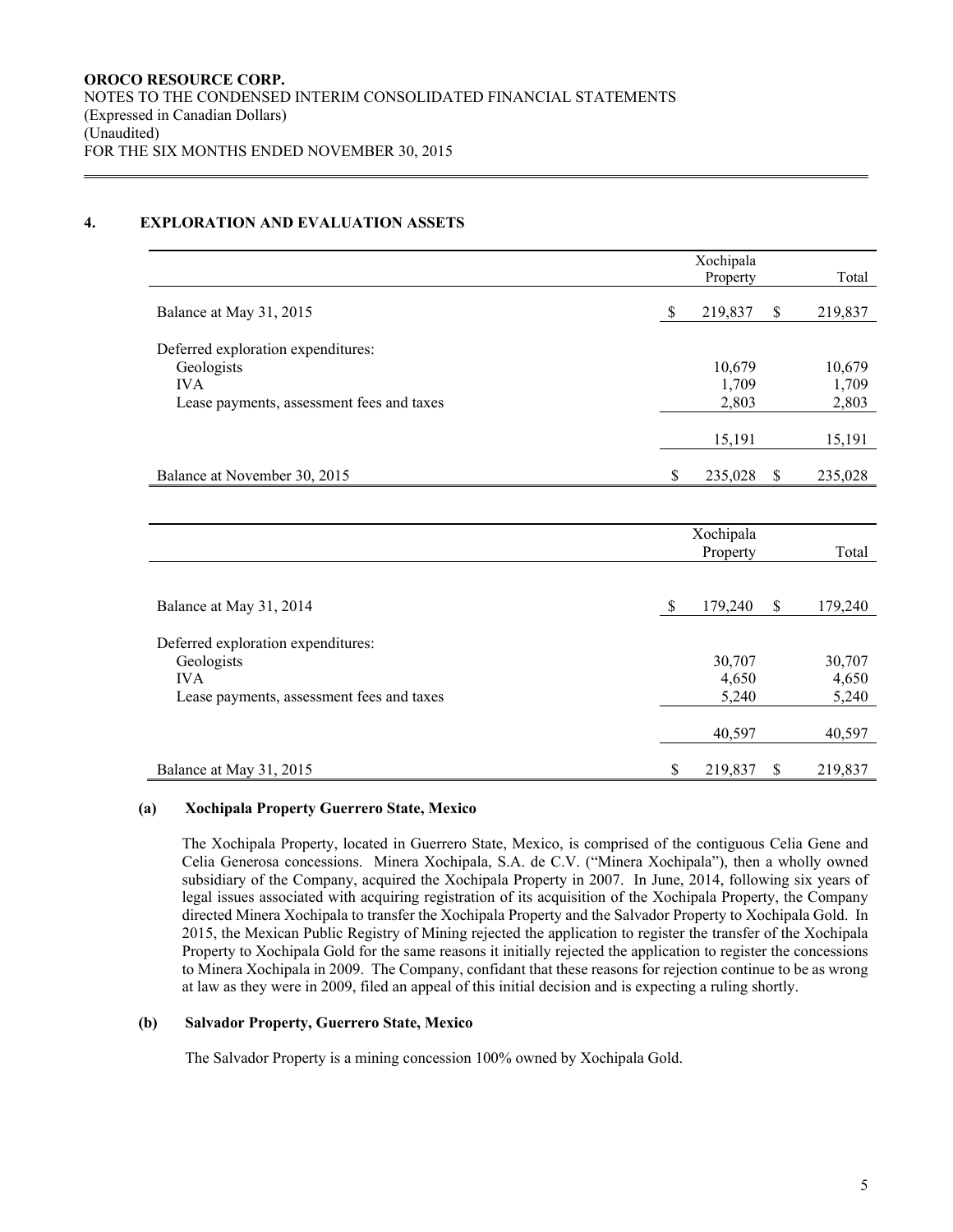## **5. SALE OF CERRO PRIETO PROPERTY**

The Cerro Prieto Property was an exploration and evaluation asset of the Company's from 2008, when it completed its acquisition of Minera Polimetalicos Mexicanos, S.A. ("Polimetalicos"), a Panamanian company and its subsidiary, Minas de Oroco, the owner of the mineral concessions making up the Cerro Prieto Property until August 30, 2013. On that date the Company sold the Cerro Prieto Property (the "Transaction") by way of the sale of Polimetalicos and its subsidiary Minas de Oroco, to Goldgroup Mining Inc. ("Goldgroup") pursuant to an Amended and Restated Debt Assignment and Share Purchase Agreement (the "Amended Agreement").

Pursuant to the terms of the Amended Agreement, the following occurred on closing:

- a) Goldgroup made payment of:
	- i) \$4,748,850 (US\$4,500,000);
	- ii) \$66,666 in reimbursement of interest accrued on the Company's outstanding debentures since June 28, 2013;
	- iii) 5,500,000 common shares in the capital of Goldgroup valued at \$825,000;
	- iv) a promissory note (the "First Note") in the principal amount of US\$1,500,000 bearing 8% simple interest and payable in six equal monthly instalments of US\$250,000 each, commencing on the later of either January 31, 2015 or the first day of the month following the date the Property achieves Commercial Production (after 1,000 ounces of gold have been produced from the Property); and
	- v) a second promissory note (the "Second Note") in the principal amount of US\$4,125,000, bearing no interest. The principal amount of the Second Note will be repayable on the second anniversary of the Transaction closing date. Goldgroup may elect to pay the principal of the Second Note by issuing and delivering to the Company 16,500,000 Goldgroup common shares in lieu of cash.
- b) In addition, Goldgroup agreed to pay to the Company a production royalty (the "Production Royalty") quarterly in arrears. The Production Royalty, payable for each month in which the monthly average of the daily PM London gold fix is in excess of US\$1,250 per ounce, is calculated at the rate of 20% of the dollar value of that excess for each ounce of gold produced from the property during that month, to a maximum royalty of US\$90 per ounce. This Production Royalty will be payable for each and every of the greater of:
	- i) the first 90,000 ounces of gold produced from the Property; and
	- ii) all ounces of gold produced from the Property until the completion of five full years of commercial production.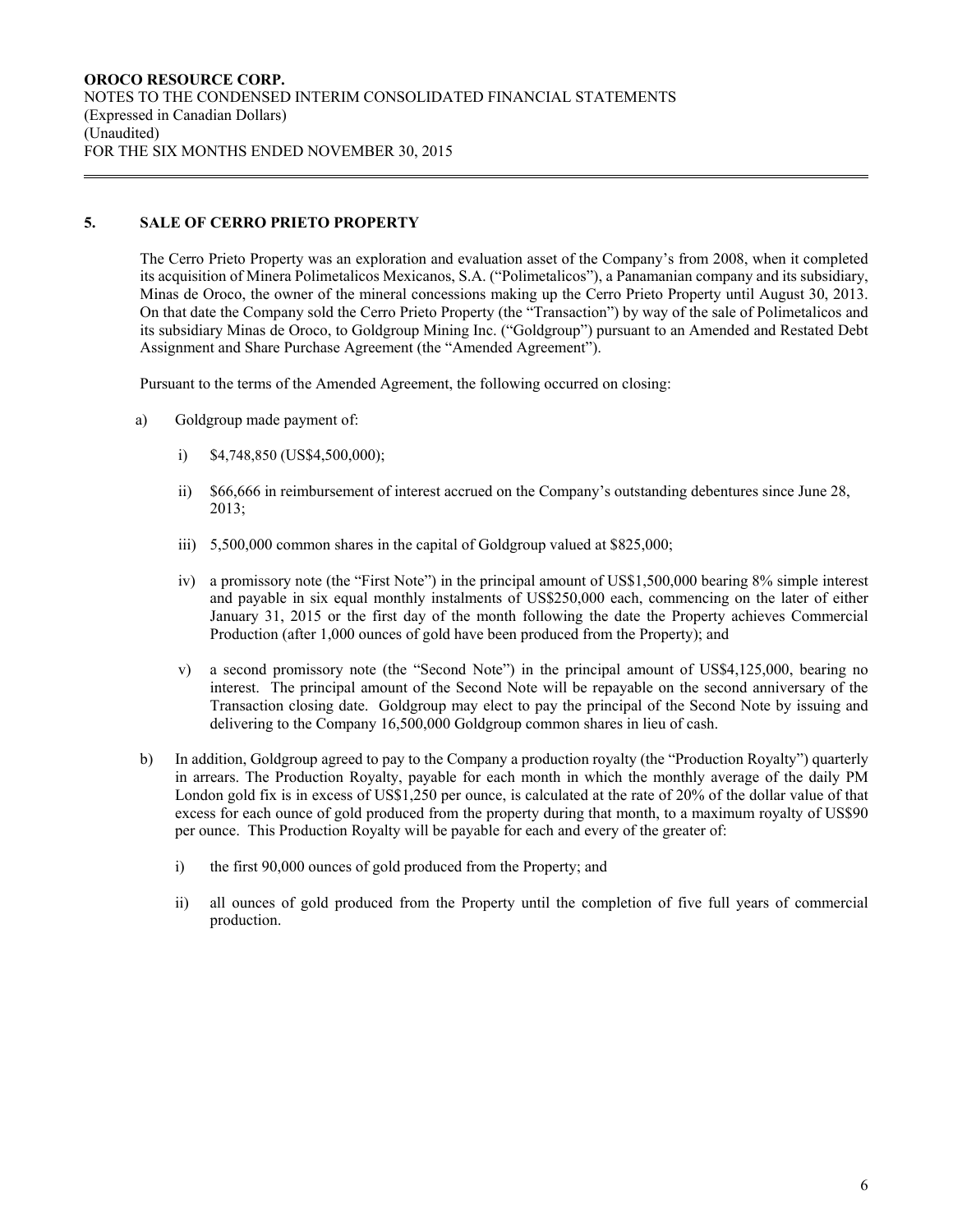## **5. SALE OF CERRO PRIETO PROPERTY** (cont'd...)

c) Minas de Oroco has, with the consent of Goldgroup, assigned to the Company all of Minas de Oroco's rights and interest in and to all value added taxes paid by Minas de Oroco in the years 2008 through 2012, and all refunds in relation thereto (collectively, "the IVA Refund"), in consideration of the settlement of US\$500,000 of the debt owed by Minas de Oroco to the Company at the time of the IVA assignment. The IVA Refund at August 31, 2013 was \$535,325. The Company has assigned a fair value of zero to the IVA Refund as collectability is uncertain.

Goldgroup also agreed to assume from the Company all obligations with respect to the 2% net smelter royalty on the property.

On February 4, 2013, as a condition precedent to the Transaction, Goldgroup purchased 5,000,000 units of the Company at a price of \$0.20 per unit. Each unit consisted of one common share and one non-transferrable share purchase warrant with each warrant exercisable into one additional common share for a period of two years at a price of \$0.25 per share.

On August 30, 2013, in furtherance of closing the Transaction, the Company entered into a subordination agreement (the "2013 Subordination Agreement) with Goldgroup and the agent for the holders of the Company's outstanding debentures, who are also the lenders to Goldgroup of a \$4,250,000 senior secured loan facility (the "Loan Facility). Pursuant to the Subordination Agreement, the Company will not accept any payment related to the First Note, the Second Note and the Production Royalty until after the Loan Facility has been repaid. However, if Goldgroup elects to pay the Second Note with 16,500,000 of its common shares in lieu of cash, the Company may accept those shares.

On September 19, 2014, Goldgroup settled the Loan Facility and the Company was released from the 2013 Subordination Agreement.

On September 19, 2014, the Company entered into a subordination agreement (the "Subordination Agreement") with Goldgroup and RMB Resources Inc. ("RMB") with regard to the production royalty, the First Note, and the Second Note remaining to be paid by Goldgroup pursuant to the terms and conditions of the Transaction. Pursuant to the Subordination Agreement, Goldgroup shall pay the production royalty and redeem the US\$1,500,000 promissory note in accordance with the terms of the Transaction. However, Goldgroup may only redeem the US\$4,125,000 promissory note with either: (a) cash proceeds from the sale of Goldgroup shares; or (b) 16,500,000 Goldgroup common shares in lieu of cash (as is Goldgroup's right pursuant to the terms of that promissory note). The terms of the US\$4,125,000 promissory note have also been amended such that the Company shall have the right, in the event that Goldgroup does not redeem the promissory note on time, to demand payout by way of the 16,500,000 Goldgroup common shares in lieu of cash. However, other than with regard to the demand for payout of the US\$4,125,000 promissory note with shares, the Company may only demand or enforce payment of any of the Goldgroup payment obligations after either the current credit facility has been repaid in full or RMB has granted its consent, which consent is not to be unreasonably withheld.

On September 19, 2014, the Company also entered into a debt assignment agreement (the "IVA Assignment Agreement") with Goldgroup, pursuant to which the Company assigned to Goldgroup the Company's right to all refunds obtained by Minas de Oroco of value added tax paid prior to August 30, 2013 (the "IVA Refund"). In consideration of the assignment, Goldgroup issued to the Company 1,200,000 common shares, valued at \$216,000, and will pay 50% of all IVA Refund in excess of \$400,000, which amounts Goldgroup may elect to pay in Goldgroup shares valued at the five day, volume weighted trading average at the time of payment.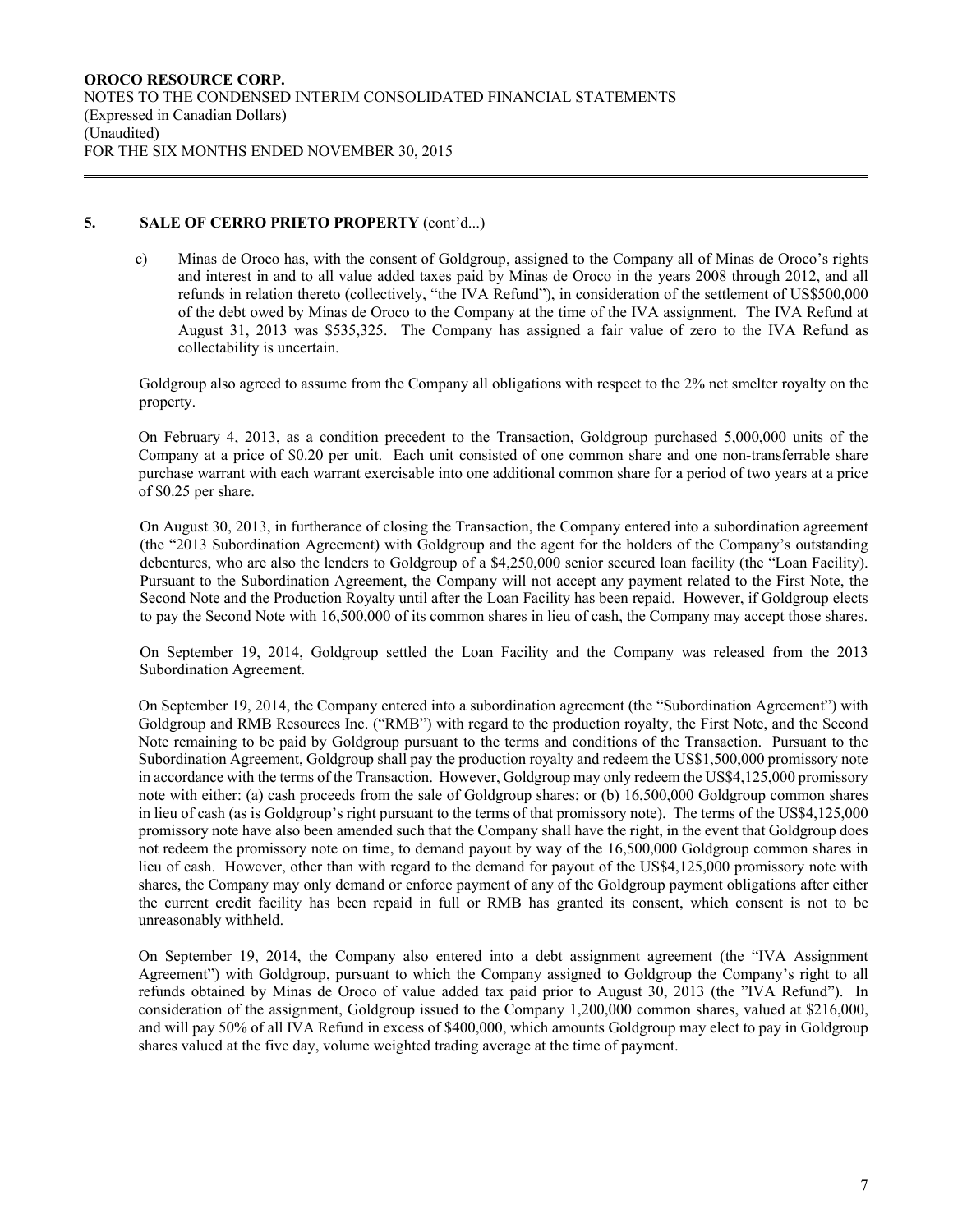## **5. SALE OF CERRO PRIETO PROPERTY** (cont'd...)

The following table shows the fair value of the proceeds on the date of disposition:

| Proceeds                 | Agreement Amount in | Fair Value Recorded |  |  |
|--------------------------|---------------------|---------------------|--|--|
|                          | US\$                | CAN\$               |  |  |
| Cash                     | 4,500,000           | 4,748,850           |  |  |
| Shares (5,500,000)       |                     | 825,000             |  |  |
| First Note receivable    | 1,500,000           |                     |  |  |
| Second Note receivable   | 4,125,000           | 2,475,000           |  |  |
| Production Royalty up to | 8,100,000           |                     |  |  |
|                          |                     | 8,048,850           |  |  |

The estimated Fair Value of Consideration received as at August 30, 2013 was determined as follows:

Cash – recorded at face value;

Goldgroup common shares – recorded at market value as at August 31, 2013 (\$0.15 per share);

First Note – no value was attributed as this promissory note was considered to be a contingent asset under IAS37. Realization of the promissory note is dependent upon several uncertain future events not wholly within the control of the Company (see Note 6);

Second Note – the value of the Second Note was determined as the lesser of the present value of the note and the market value of Goldgroup shares at the time of the transaction, which may be issued to the Company at Goldgroup's election to settle the note, including an assessment of the likelihood that the note is settled with the issuance of Goldgroup shares. The present value of the note was calculated using a discount rate of 25%. The likelihood of Goldgroup settling the note by issuing shares in the future (at a fixed value of \$0.25 per share) was projected by utilizing a stock price probability calculator employing an implied volatility of 67% (see Note 6);

Production Royalty – no value was attributed as the royalty was considered to be a contingent item under IAS37. Realization of the proceeds from the royalty is dependent upon several uncertain future events not wholly within the control of the Company.

The loss on the sale of the Cerro Prieto Property was as follows:

| Total estimated fair value of consideration received | 8,048,850 |
|------------------------------------------------------|-----------|
| Carrying value of assets sold                        |           |
| Cash                                                 | 1.008     |
| Exploration and evaluation assets                    | 8,062,163 |
|                                                      | 8,063,171 |
| Loss on sale                                         | (14,321   |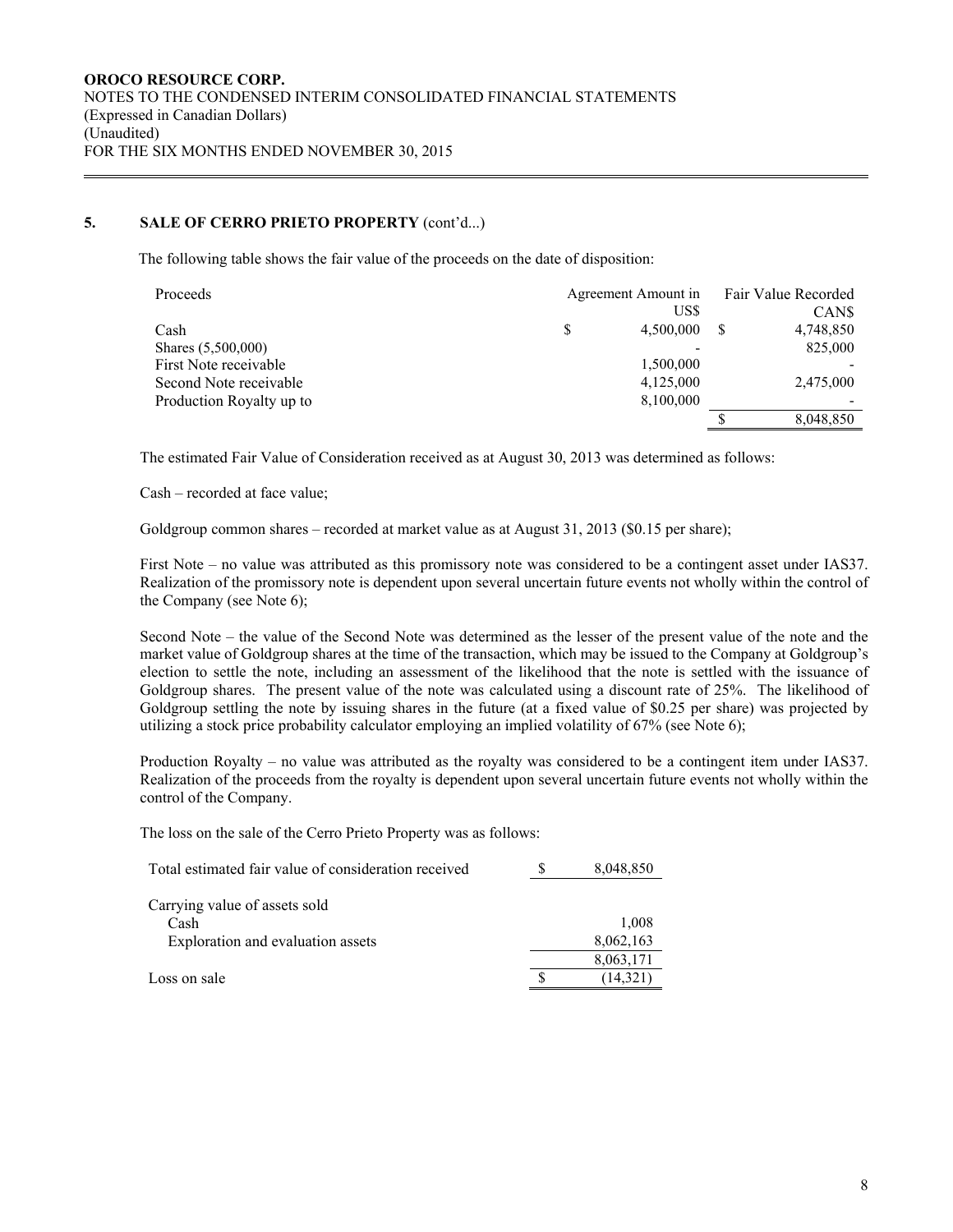#### **6. NOTES RECEIVABLE**

Pursuant to the sale of the Cerro Prieto Property, the Company received a contingent US\$1,500,000 First Note and the US\$4,125,000 Second Note (Note 5) which were valued on the date of sale as \$Nil and \$2,475,000 respectively. During fiscal 2014, Goldgroup achieved production levels triggering realization of the contingent First Note receivable resulting in a gain of \$1,664,550.

First Note – During fiscal 2015, Goldgroup made the first two payment instalments totalling \$615,548 (US\$500,000) due on the First Note. On May 31, 2015, the Company agreed with Goldgroup to amend the payment terms for the remaining US\$1,000,000 balance of principal owing. Goldgroup issued the Company two promissory notes in replacement of the First Note. The first promissory note, in the principal amount of US\$250,000, is payable on demand (the "Demand Note"). The second promissory note, in the principal amount of US\$750,000, is payable on September 15, 2015 (the September Note"). These two notes are recorded collectively as the First Note. Both notes bear 8% interest, payable monthly in arrears. During the six months ended November 30, 2015, the Company demanded payment of the Demand Note. Goldgroup paid US\$50,000 of the principal and has not yet paid the balance. On September 15, 2015, Goldgroup failed to pay the \$750,000 September Note.

On September 28, 2015, the Company and Goldgroup agreed to a revised payment schedule for the US\$950,000 outstanding balance of the Demand and September Notes. Pursuant to the agreement, Goldgroup will have until November 16, 2015 to enter into a formal debt payment agreement (the "Payment Agreement") with the Company, pursuant to which Goldgroup will pay the Company US\$300,000 on signing and US\$20,000 per month, commencing October 1, 2015 (payments due before signing of the formal agreement to accrue and be paid at signing), until September 15, 2016, with the balance of the remaining principal on or before that date. The outstanding principal will bear 12% interest, payable monthly in arrears. In the event that Goldgroup fails to pay all amounts by September 16, 2016, the Company has the option to demand that Goldgroup issue shares in lieu of cash. If the Payment Agreement was not signed by November 16, 2015, or if Goldgroup failed to perform all of its obligations under the Payment Agreement, it was to pay the Company a cash break fee equal to \$100,000.

In a related transaction, the Company has also agreed to sell a total of 6,000,000 of its available for sale securities of Goldgroup (the "Shares"), at a price of \$0.06 per share, of which 3,000,000 shares are required to be sold by October 5, 2015. The Company has sold the first 3,000,000 shares. Subject to the closing of the Payment Agreement, the remaining 3,000,000 shares are available for sale at Goldgroup's option until November 16, 2015.

In November 2015, the Company agreed with Goldgroup to extend the November 16, 2015 deadline for signing the Payment Agreement to January 16, 2016 in consideration of a \$32,683 (US\$25,000) fee, recorded in other income (received). In a related transaction, the Company agreed to complete the sale of the second 3,000,000 share tranche of the Shares on the terms of the September 28, 2015 agreement.

Goldgroup has not entered into the Payment Agreement with the Company as of January 29, 2016, and the Company is in discussions with Goldgroup with regard to an amended payment schedule for the payment of the outstanding balance of the First Note and accrued interest.

Second Note – On August 28, 2015, Goldgroup issued to the Company 16,500,000 common shares, valued at \$1,072,500, in settlement of the Second Note. During the six months ended November 30, 2015, the Company recorded a loss on valuation of second note receivable of \$577,500 (2014 - \$577,500).

As at November 30, 2015 the estimated fair value of the First Note was recorded as the principal amount of the note and allocated \$1,268,535 (US\$950,000) (May 31, 2015 - \$1,243,700 (US\$1,000,000)) to current assets. Accrued interest receivable on the note of \$35,467 (US\$26,671) at November 30, 2015 (May 31, 2015 - \$16,628 (US\$13,370)) was recorded with receivables in current assets.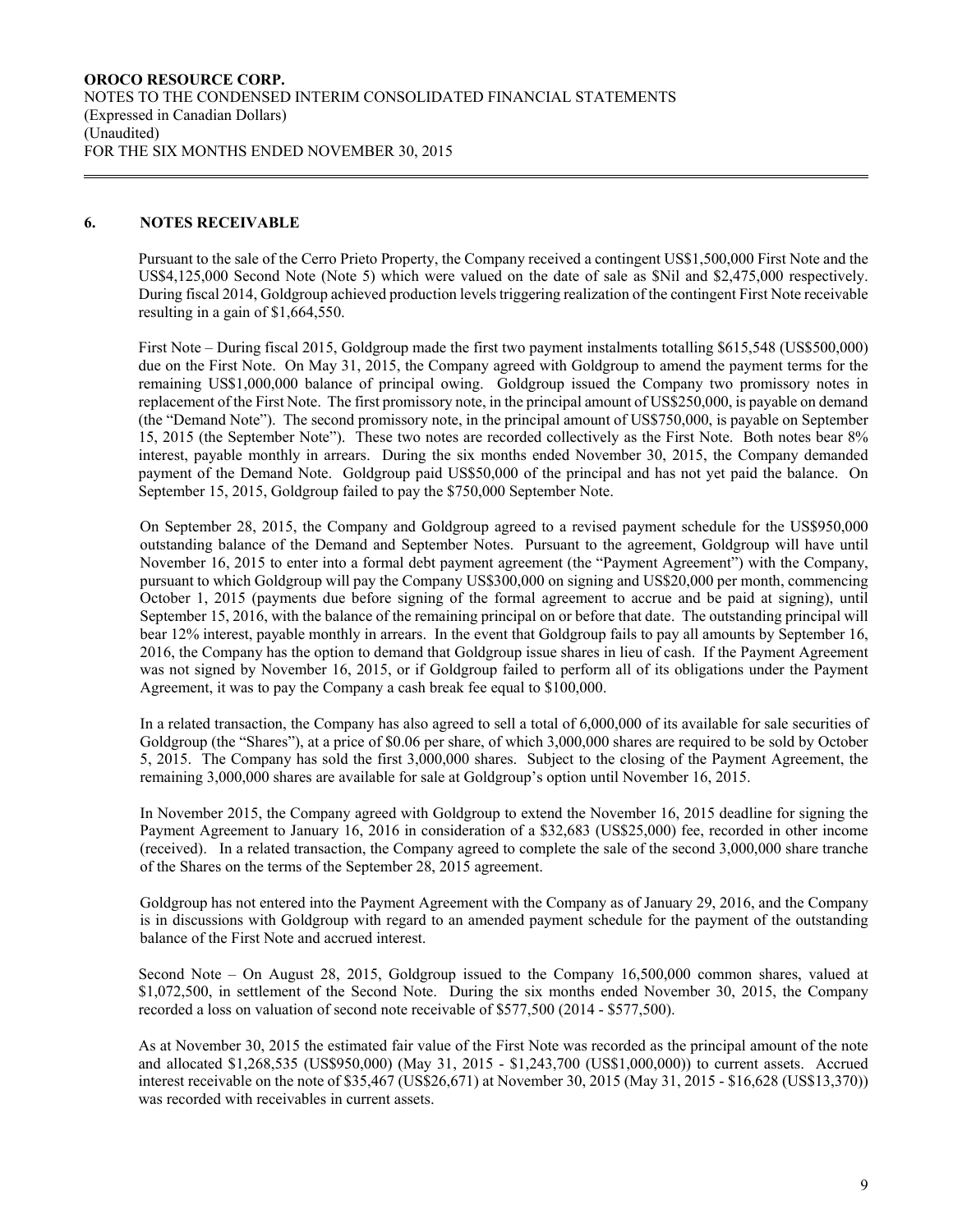## **7. AVAILABLE FOR SALE SECURITIES**

Pursuant to the sale of the Cerro Prieto Property, the Company received 5,500,000 shares of Goldgroup, pursuant to the IVA Assignment Agreement, the Company received an additional 1,200,000 shares of Goldgroup (Note 5), and, pursuant to the settlement of the Second Note, the Company received an additional 16,500,000 shares of Goldgroup (Note 6). During six months ended November 30, 2015, the Company sold 6,200,000 of these shares resulting in a gain / (loss) on sale of (\$557,035) (November 30, 2014 - \$42,196). As at November 30, 2015, the remaining shares had a fair value of \$341,875 (May 31, 2015 - \$382,500). During the six months ended November 30, 2015, the Company recorded a permanent impairment reversal of \$816,876 (November 30, 2014 - \$Nil).

During the six months ended November 30, 2015, the Company purchased 200,000 units, at a cost of \$187,560, of a private British Columbia company ("BC Co") which has an interest in mineral concessions in Mexico, at a price of US\$0.75 per unit, with each unit being comprised of one common share and one half of one share purchase warrant (the "Warrants"). Each full warrant entitles the Company to purchase one additional common share at a price of US\$0.90 until December 4, 2015. During the six months ended November 30, 2015, the Company exercised 30,000 of the Warrants to acquire a further 30,000 shares of BC Co., at a cost of \$34,713.

| ZULI MIER I                                             |              |                         |              |                       |                    |                     |              |                 |
|---------------------------------------------------------|--------------|-------------------------|--------------|-----------------------|--------------------|---------------------|--------------|-----------------|
|                                                         |              | Automotive<br>equipment |              | Computer<br>equipment | Leaseholds         | Office<br>furniture |              | Total           |
| Cost:                                                   |              |                         |              |                       |                    |                     |              |                 |
| At May 31, 2014<br>Additions                            | $\mathbb{S}$ | 15,948                  | \$           | 23,110                | \$<br>10,017       | \$<br>3,070         | \$           | 52,145          |
| At May 31, 2015<br>Additions                            |              | 15,948                  |              | 23,110                | 10,017             | 3,070               |              | 52,145          |
| At November 30, 2015                                    | \$           | 15,948                  | $\mathbb{S}$ | 23,110                | \$<br>10,017       | \$<br>3,070         | $\mathbb{S}$ | 52,145          |
| Depreciation:<br>At May 31, 2014<br>Charge for the year | \$           | 9,084<br>686            | \$           | 19,712<br>1,019       | \$<br>7,063<br>591 | \$<br>2,287<br>157  | \$           | 38,146<br>2,453 |
| At May 31, 2015<br>Charge for the period                |              | 9,770<br>309            |              | 20,731<br>357         | 7,654<br>236       | 2,444<br>63         |              | 40,599<br>965   |
| At November 30, 2015                                    | \$           | 10,079                  | \$           | 21,088                | \$<br>7,890        | \$<br>2,507         | \$           | 41,564          |
| Net book value:                                         |              |                         |              |                       |                    |                     |              |                 |
| At May 31, 2015                                         | \$           | 6,178                   | \$           | 2,379                 | \$<br>2,363        | \$<br>626           | \$           | 11,546          |
| At November 30, 2015                                    | \$           | 5,869                   | S            | 2,022                 | \$<br>2,127        | \$<br>563           | S            | 10,581          |
|                                                         |              |                         |              |                       |                    |                     |              |                 |

# **8. EQUIPMENT**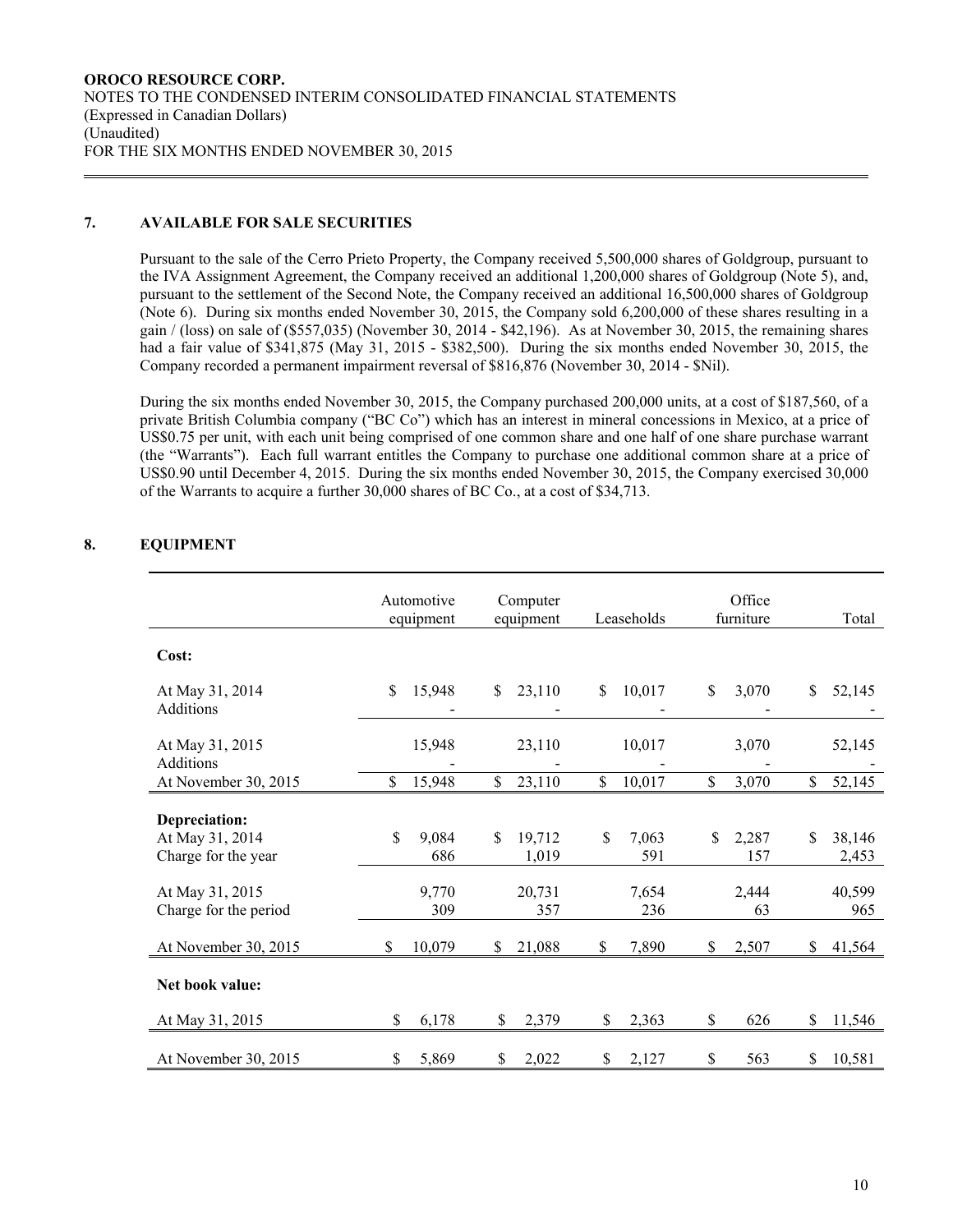## **9. SHARE CAPITAL AND RESERVES**

#### **Authorized**

An unlimited number of common shares without par value.

#### **Issued share capital**

During the six months ended November 30, 2015 and 2014, there was no share capital activity.

#### **Warrants**

|                                                         | Number of<br>Warrants    | Weighted Average<br><b>Exercise Price</b> |              |
|---------------------------------------------------------|--------------------------|-------------------------------------------|--------------|
| Balance outstanding, May 31, 2014<br>Expired            | 6,785,625<br>(6,785,625) |                                           | 0.28<br>0.28 |
| Balance outstanding, November 30, 2015 and May 31, 2015 |                          |                                           | -            |

#### **Stock options**

The Company has a rolling stock option plan, whereby from time to time, at the direction of the Board of Directors, stock options may be granted to employees, consultants, directors and officers. The number of shares reserved for issuance under the plan shall not exceed 10% of the issued and outstanding common shares of the Company. The exercise price of each option is based on the market price of the Company's common stock at the date of the grant. The options may be granted for a maximum of five years and vesting is determined by the Board of Directors.

|                                                                            | Number of Stock Options  | Weighted Average<br><b>Exercise Price</b> |              |  |
|----------------------------------------------------------------------------|--------------------------|-------------------------------------------|--------------|--|
| Balance outstanding, May 31, 2014<br>Expired/forfeited/cancelled           | 2,850,000<br>(2,450,000) |                                           | 0.26<br>0.25 |  |
| Balance outstanding and exercisable,<br>November 30, 2015 and May 31, 2015 | 400,000                  |                                           | 0.30         |  |

The following table summarizes information about stock options outstanding at November 30, 2015:

| Number of options | Exercise price | Weighted average<br>remaining life<br>(years) | Expiry date      |
|-------------------|----------------|-----------------------------------------------|------------------|
| 400,000           | 0.30           | 1.01                                          | December 1, 2016 |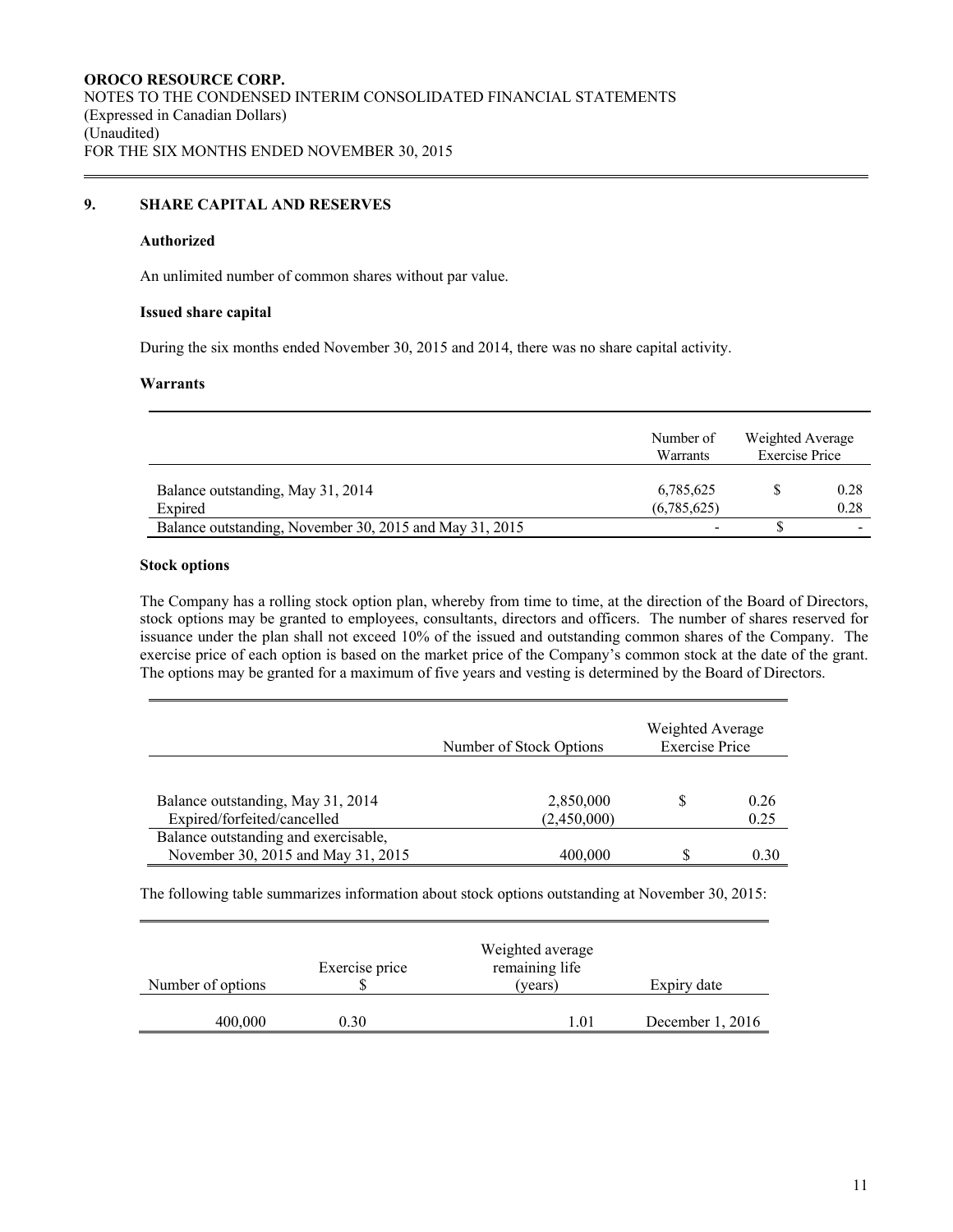### **9. SHARE CAPITAL AND RESERVES** (cont'd...)

#### **Reserves**

At November 30, 2015, the Company had a Stock Option and Warrant Reserve balance of \$2,110,254 (November 30, 2014 - \$2,110,254) consisting of warrant valuations on warrants attached to various private placements and stockbased compensation associated with stock option grants to employees, consultants, directors and officers.

At November 30, 2015, the Company had an Other Comprehensive Income balance of \$Nil (November 30, 2014 - \$44,250) due to a permanent impairment of available for sale securities.

#### **10. RELATED PARTY TRANSACTIONS**

The following expenses were incurred with directors and officers of the Company:

|                              | For the Six       | For the Six<br>Months Ended |         |  |
|------------------------------|-------------------|-----------------------------|---------|--|
|                              | Months Ended      |                             |         |  |
|                              | November 30, 2015 | November 30, 2014           |         |  |
| Management and director fees | 116,237           |                             | 97,000  |  |
| Consulting                   |                   |                             | 4.500   |  |
| Professional fees            | 51,000            |                             | 51,000  |  |
| Total                        | 167,237           |                             | 152,500 |  |

As at November 30, 2015 included in accounts payable and accrued liabilities was \$190,819 (May 31, 2015 - \$183,545) owing to officers and directors. The amounts owing are unsecured, non-interest bearing and have no fixed repayment terms.

### **11. SEGMENTED INFORMATION**

The Company operates in one segment being the acquisition and exploration of exploration and evaluation assets located in Mexico. Geographic information is as follows:

As at November 30, 2015

|                                   | Canada    | Mexico   | Total     |
|-----------------------------------|-----------|----------|-----------|
| Equipment                         | 4.712     | 5,869 \$ | 10,581    |
| Exploration and evaluation assets |           | 235,028  | 235,028   |
| Other assets                      | 3,147,974 | 12.021   | 3,159,995 |
| Total assets                      | 3.152.686 | 252,918  | 3,405,604 |

As at May 31, 2015

|                                   | Canada                   | Mexico  | Total     |
|-----------------------------------|--------------------------|---------|-----------|
| Equipment                         | 5,368                    | 6.178   | 11.546    |
| Exploration and evaluation assets | $\overline{\phantom{a}}$ | 219,837 | 219,837   |
| Other assets                      | 3.718.330                | 9.738   | 3,728,068 |
| Total assets                      | 3.723.698                | 235,753 | 3.959.451 |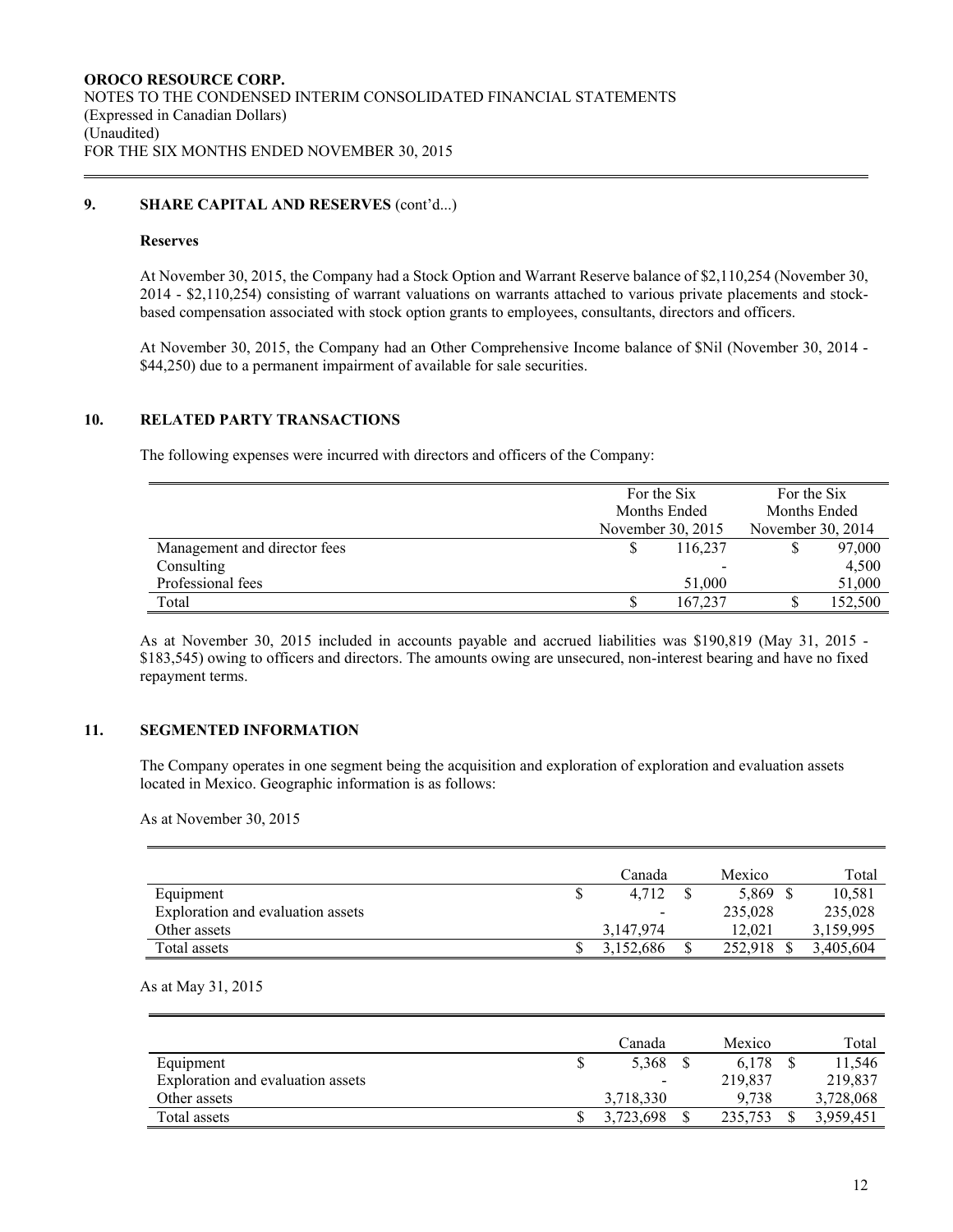## **12. SUPPLEMENTAL CASH FLOW INFORMATION**

|                                                                            | For the Six<br>Months Ended<br>November 30, 2015 |           | For the Six<br>Months Ended<br>November 30, 2014 |       |
|----------------------------------------------------------------------------|--------------------------------------------------|-----------|--------------------------------------------------|-------|
|                                                                            |                                                  |           |                                                  |       |
| Interest paid                                                              | S                                                |           | S                                                |       |
| Taxes paid                                                                 | S                                                |           |                                                  |       |
| Non-cash transactions not included in investing or financing<br>activities |                                                  |           |                                                  |       |
| Exploration and evaluation assets included in accounts                     |                                                  |           |                                                  |       |
| payable                                                                    | \$                                               | 6,310     | <sup>S</sup>                                     | 2,760 |
| Available for sale securities received for settlement of                   |                                                  |           |                                                  |       |
| Second Note                                                                | \$                                               | 1,072,500 | \$.                                              |       |

### **13. FINANCIAL INSTRUMENT RISK AND CAPITAL**

The Company's objectives when managing capital are to identify, pursue and complete the exploration and development of mineral properties, to maintain financial strength, to protect its ability to meet its on-going liabilities, to continue as a going concern, to maintain creditworthiness and to maximize returns for shareholders over the long term. The Company does not have any externally imposed capital requirements to which it is subject. Capital of the Company comprises shareholders' equity. There has been no significant change in the Company's objectives, policies and processes for managing its capital during the six months ended November 30, 2015.

The Company manages the capital structure and makes adjustments to it in light of changes in economic conditions and the risk characteristics of the underlying assets. To maintain or adjust the capital structure, the Company may attempt to issue new shares. The Company's investment policy is to invest its cash in financial instruments in high credit quality financial institutions with terms to maturity selected with regards to the expected timing of expenditures from continuing operations.

### **Fair value hierarchy**

The Company's financial instruments recorded at fair value require disclosure about how the fair value was determined based on significant levels of inputs described in the following hierarchy:

Level 1 - Quoted prices are available in active markets for identical assets or liabilities as of the reporting date. Active markets are those in which transactions occur in sufficient frequency and value to provide pricing information on an ongoing basis.

Level 2 - Pricing inputs are other than quoted prices in active markets included in level 1. Prices in level 2 are either directly or indirectly observable as of the reporting date. Level 2 valuations are based on inputs including quoted forward prices for commodities, time value and volatility factors, which can be substantially observed or corroborated in the market place.

Level 3 - Valuations in this level are those with inputs for the asset or liability that are not based on observable market data.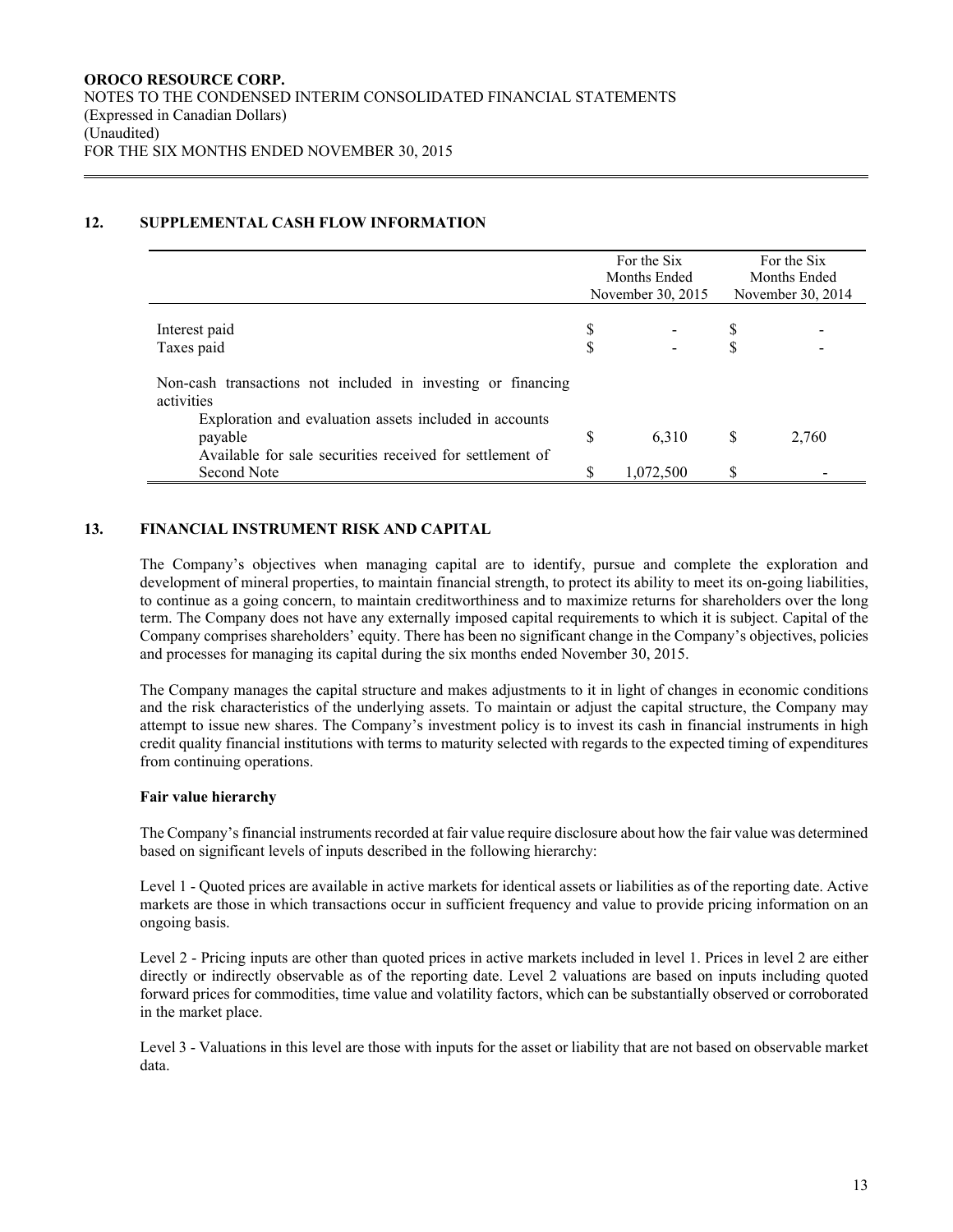## 13. FINANCIAL INSTRUMENT RISK AND CAPITAL (cont'd...)

#### **Management of Industry Risk**

The Company is engaged in mineral exploration and manages related industry risk issues directly. The Company may be at risk for environmental issues and fluctuations in commodity pricing as well as changes in foreign government policy. Management is not aware of and does not anticipate any significant environmental remediation costs or liabilities in respect of its current operations; however it is not possible to be certain that all aspects of environmental issues affecting the Company, if any, have been fully determined or resolved.

#### **Management of Financial Risk**

The carrying value of cash, receivables, notes receivable and accounts payable and accrued liabilities approximated their fair value because of the short-term nature of these instruments. Cash is measured at a level 1 of the fair value hierarchy. The Goldgroup shares recorded in available for sale securities are measured at a level 1 of the fair value hierarchy and the BC Co shares recorded in available for sale securities are measured using level 3 of the fair value hierarchy based on cost at time of acquisition. Second note receivable derivative is measured using level 3 of the fair value hierarchy based on estimates as disclosed in Note 6. The Company's financial instruments are exposed to certain financial risks, which include credit risk, liquidity risk, and market risk.

### **Credit Risk**

Credit risk is the risk that one party to a financial instrument will fail to discharge an obligation and cause the other party to incur a financial loss. The Company's primary exposure to credit risk is on its First Note receivable and its bank accounts. The bank accounts are mainly held with a major Canadian bank and this minimizes the risk to the Company.

### **Liquidity Risk**

Liquidity risk is the risk that the Company will not have sufficient funds to meet its financial obligations when they are due. The Company manages liquidity risk through the management of its capital structure and financial leverage as outlined above. The Company monitors its ability to meet its short-term exploration and administrative expenditures by raising additional funds through share issuance when required. All of the Company's financial liabilities have contractual maturities of 30 days or due on demand and are subject to normal trade terms. The Company does not have investments in any asset-backed deposits.

### **Foreign Exchange Risk**

The Company's property interests in Mexico make it subject to foreign currency fluctuations, which may adversely affect the Company's financial position, results of operations and cash flows. The Company is affected by changes in exchange rates between the Canadian dollar and foreign currencies. The Company does not invest in derivatives to mitigate these risks. The effect of a 1% change in the foreign exchange rate on the cash held in foreign currencies at November 30, 2015 is nominal.

### **Interest Rate Risk**

Interest rate risk is the risk that the fair value or future cash flows of a financial instrument will fluctuate because of changes in market interest rates. The Company is not exposed to significant interest rate risk.